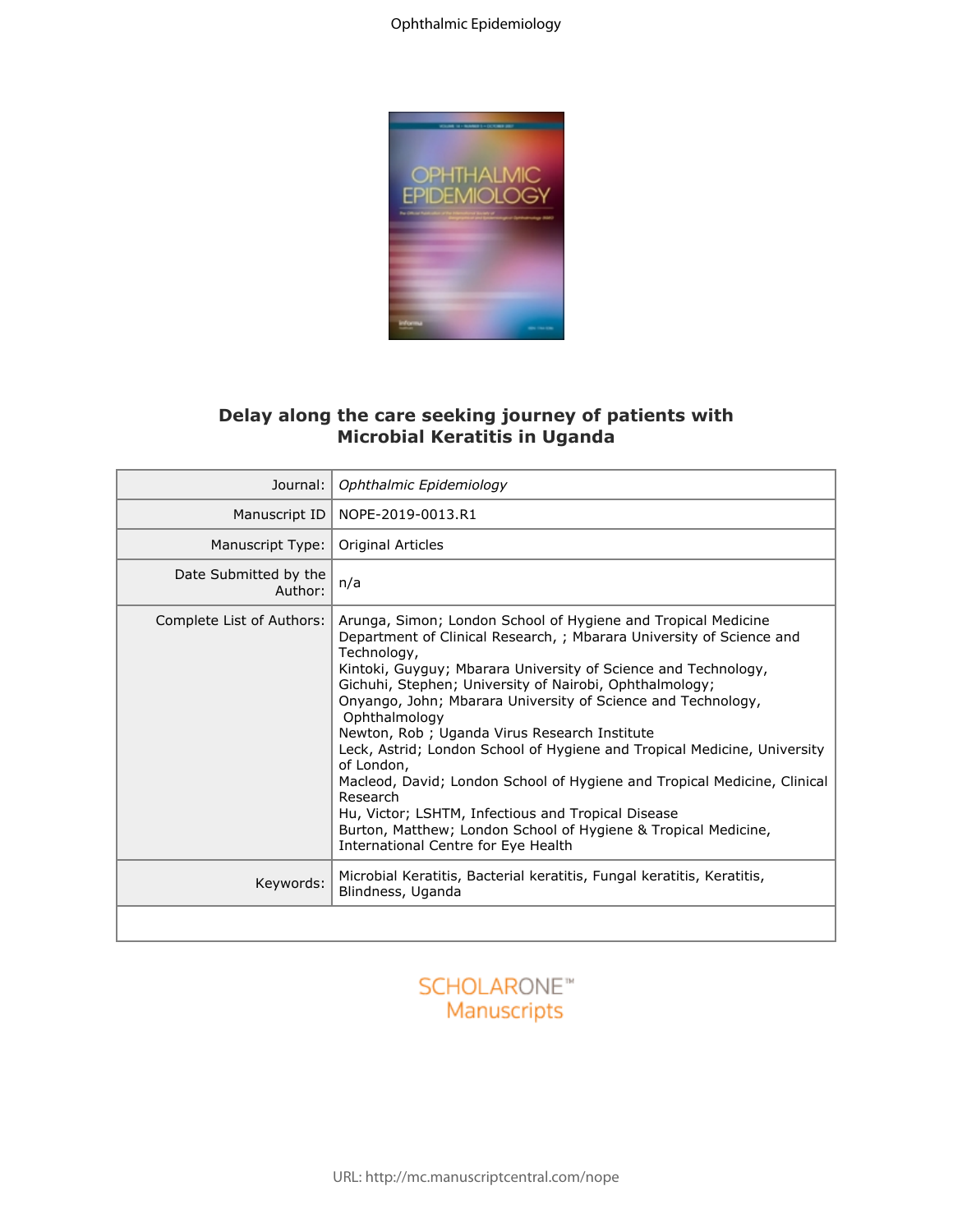$\mathbf{1}$ 

| 1                    |                |                                                                                                                                                            |
|----------------------|----------------|------------------------------------------------------------------------------------------------------------------------------------------------------------|
| 2<br>3<br>4          | $\mathbf{1}$   | Title: Delay along the care seeking journey of patients with Microbial                                                                                     |
| 5<br>6<br>7          | $\overline{2}$ | <b>Keratitis in Uganda</b>                                                                                                                                 |
| 8<br>9<br>10<br>11   | $\mathbf{3}$   | <b>Running Title: Journey of patients with Microbial Keratitis in</b>                                                                                      |
| 12<br>13<br>14       | 4              | <b>Uganda</b>                                                                                                                                              |
| 15<br>16<br>17<br>18 | $\sqrt{5}$     | <b>Authors</b>                                                                                                                                             |
| 19                   | 6              | Simon Arunga <sup>1,2</sup> , Guyguy M. Kintoki <sup>2</sup> , Stephen Gichuhi <sup>3</sup> , John Onyango <sup>2</sup> , Rob Newton <sup>4</sup> , Astrid |
| 20<br>21<br>22       | $\overline{7}$ | Leck <sup>1</sup> , David Macleod <sup>5</sup> , Victor H. Hu <sup>1</sup> , Matthew J. Burton <sup>1</sup>                                                |
| 23<br>24<br>25       | 8              | Affiliation:                                                                                                                                               |
| 26<br>27<br>28       | 9              | 1. International Centre for Eye Health, London School of Hygiene & Tropical Medicine, UK.                                                                  |
| 29<br>30<br>31<br>32 | 10             | 2. Department of Ophthalmology, Mbarara University of Science and Technology, Uganda.                                                                      |
| 33<br>34<br>35       | 11             | 3. University of Nairobi                                                                                                                                   |
| 36<br>37<br>38       | 12             | 4. Uganda Virus Research Institute                                                                                                                         |
| 39<br>40<br>41       | 13             | 5. Tropical Epidemiology Group, London School of Hygiene & Tropical Medicine, UK.                                                                          |
| 42<br>43<br>44       | 14             | <b>Email addresses:</b>                                                                                                                                    |
| 45<br>46<br>47       | 15             | SA: Simon.Arunga@lshtm.ac.uk, GK: guyloo40@yahoo.fr SG: sgichuhi@uonbi.ac.ke JO:                                                                           |
| 48<br>49             | 16             | jonyango@must.ac.ug RN: robert.newton@york.ac.uk AL: astrid.leck@lshtm.ac.uk DM:                                                                           |
| 50<br>51             | 17             | VHH:<br>David.Macleod@lshtm.ac.uk<br>Victor.Hu@Ishtm.ac.uk<br>MJB:                                                                                         |
| 52<br>53             | 18             | Matthew.Burton@Ishtm.ac.uk,                                                                                                                                |
| 54<br>55<br>56<br>57 | 19             | <b>Corresponding Author</b>                                                                                                                                |
| 58<br>59<br>60       | 20             | Dr Simon Arunga,                                                                                                                                           |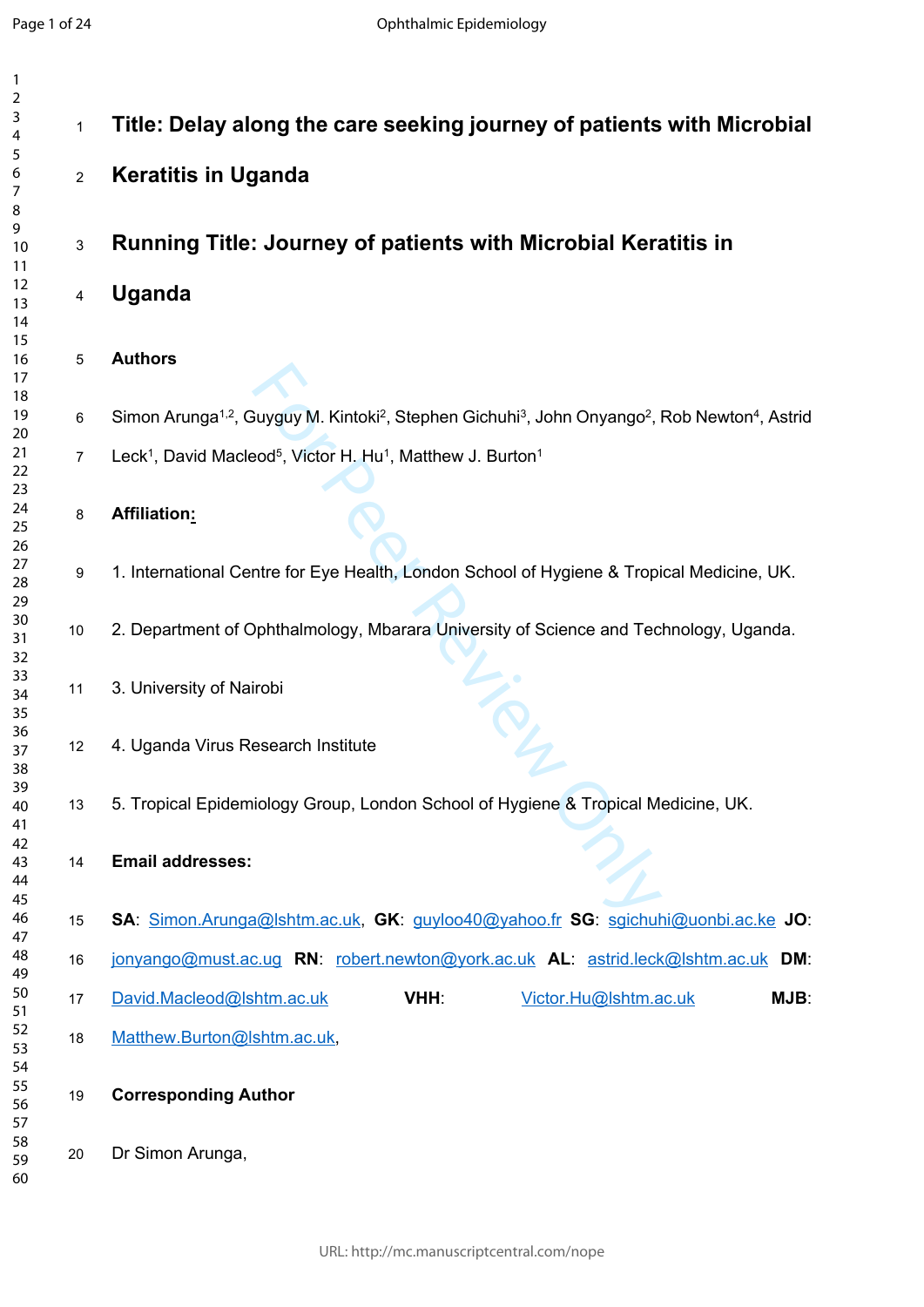- International Centre for Eye Health, Clinical Research Department,
- Faculty of Infectious and Tropical Diseases,
- London School of Hygiene and Tropical Medicine,
- Keppel Street, London WC1E 7HT, United Kingdom
- Email: [Simon.Arunga@lshtm.ac.uk](mailto:Simon.Arunga@lshtm.ac.uk)
- **Funding**

The Research Fellowship from the Commonwealth Eye<br>
For Peen Elizabeth Diamond Jubilee Trust. MJB is support<br>
For Peen Elizabeth Diamond Jubilee Trust. MJB is support<br>
For Peen and 207472/2/17/2). The funding organizations 27 SA is supported by a Research Fellowship from the Commonwealth Eye Health Consortium, funded by The Queen Elizabeth Diamond Jubilee Trust. MJB is supported by the Wellcome Trust (098481/Z/12/Z and 207472/Z/17/Z). The funding organizations were not involved in the design, collection, analysis and review of this manuscript.

- **Conflict of interest**
	- None of the authors have any proprietary interests or conflicts of interest related to this submission
- **Submission statement**
- This submission has not been published anywhere previously and that it is not simultaneously
- being considered for any other publication
- **Word count**
- Abstract: 2375 words, main text: 308718 words

- 
- 
-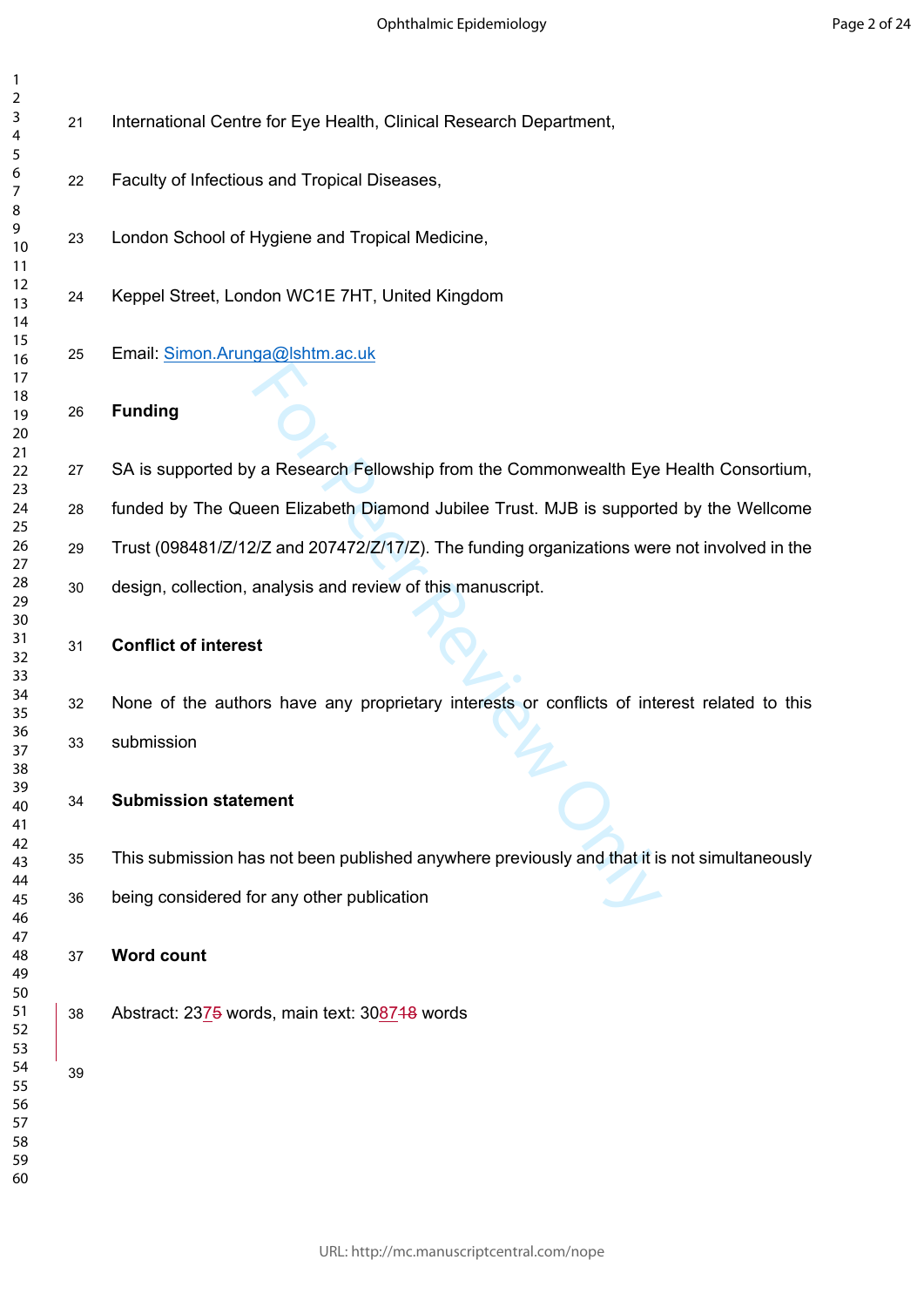$\mathbf{1}$  $\overline{2}$ 

### $\overline{7}$

## **ABSTRACT**

 **Purpose**: To describe the care seeking journey and causes of delay among patients with Microbial Keratitis in Uganda.

 **Methods**: A prospective cohort of patients presenting with microbial keratitis at the two main eye units in Southern Uganda (2016-2018). We collected information on demographics, home 45 address, clinical history and presentation pathway including: including, order of facilities where patients went to seek care, treatment advice, cost of care and use of Traditional Eye Medicine. Presentation time was noted. We compared "direct" presenters versus "indirect" presenters and analysed predictors of delay.

ek care, treatment advice, cost of care and use of Traditions net ek care, treatment advice, cost of care and use of Traditions of delay.<br>
Interview of delay.<br>
Ints were enrolled. All were self-referred. Only 19% of the mo **Results**: 313 patients were enrolled. All were self-referred. Only 19% of the patients presented directly to the eye hospital. Majority (52%) visited one facility before presenting, 19% visited 2 facilities, 9% visited 3 facilities and 2% visited 4 facilities. The cost of care increased with increase in the number of facilities visited. People in a large household, further distance from the eye hospital and those who used Traditional Eye Medicine were less likely to come directly to the eye hospital. Visiting another facility prior to the eye hospital and use of Traditional Eye Medicine aOR 1.58 (95%CI 1.03-2.43), p=0.038 were associated with delayed presentation to the eye hospital.

 **Conclusion**: This study provided information on care seekingpatient journeys to seek care. Delay was largely attributable to having visited another health facility: a referral mechanism 59 for microbial keratitis was non-existent. There is need to explore how these gaps-health system gaps can be strengthened.

### **Keywords**

Microbial Keratitis, Bacterial keratitis, Fungal keratitis, Keratitis, Blindness, Uganda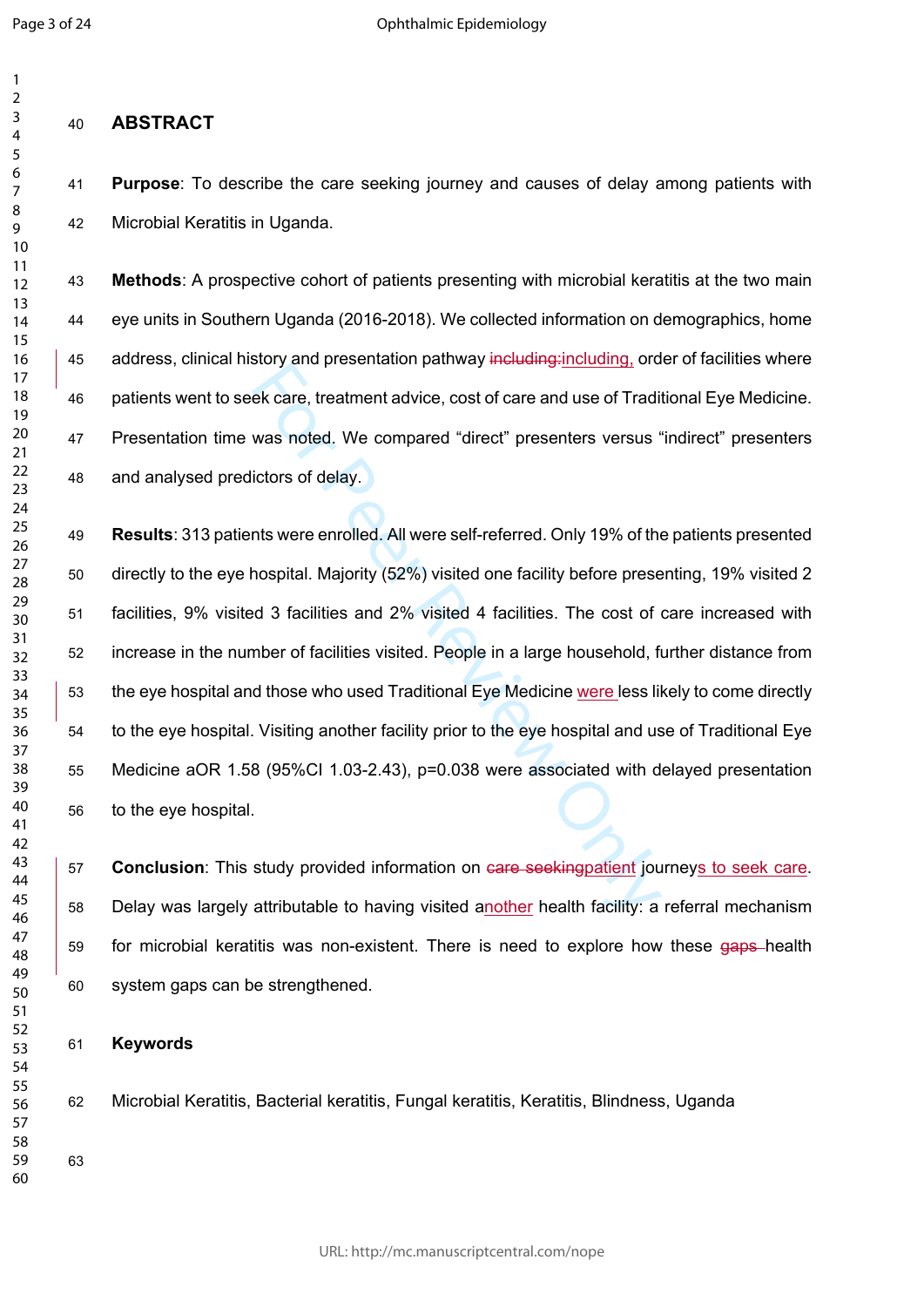## **INTRODUCTION**

 Microbial keratitis (MK) can be caused by a range of pathogens, including bacteria, viruses, protozoa (e.g. acanthamoeba), and fungi (yeasts, moulds and microsporidia). It is characterised by an acute or sub-acute onset of pain, conjunctival hyperemia and corneal ulceration with a stromal inflammatory cell infiltrate. MK frequently leads to sight-loss from dense corneal scarring, or even loss of the eye, especially when the infection is severe and/or 70 appropriate treatment is delayed.<sup>1</sup> MK is important because it is a leading causes of uniocular blindness worldwide.2,3

72 In Sub Saharan Africa, the incidence of MK has been suggested to be around 73 180/100,000/year.<sup>4</sup> Bacterial (staphylococcus, streptococcus and pseudomonas) and fungal (*fusarium* and *aspergillus*) are the most common with an almost 50:50 proportion.5-11

75 In Lower and Middle-Income Countries (LMIC), MK management is often more challenging because of late presentation, use of Traditional Eye Medicine (TEM), insufficient diagnostic 77 support, lack of effective drugs and keratoplasty services.<sup>11,12</sup>

ent is delayed.<sup>1</sup> MK is important because it is a leading<br>
Rec<sup>2,3</sup><br>
Africa, the incidence of MK has been sugges<br>
<sup>9</sup> Bacterial (*staphylococcus, streptococcus* and *pseudengillus*) are the most common with an almost 50:5 A critical step in effectively managing MK is ensuring that patients start appropriate treatment as early as possible. This is because once the infection is well established, there is little that 80 can be done to change its course.<sup>13</sup> It is believed that many MK start following corneal abrasions. Studies in Burma and Bhutan showed that if people with a simple corneal abrasion 82 applied antibacterial or antifungal medication responded within the first 24-48 hours, to a 83 simple corneal abrasion by applying antibacterial or antifungal medication, there was full 84 recovery without any infectious sequalae.<sup>14-16</sup>

85 Delayed presentation of patients is a key determinant of outcomes.<sup>12</sup> Patients typically present 86 at least two weeks after the onset of the first symptoms.<sup>12</sup> There are a number of factors that could contribute to this delay such as: distance from the hospital, transportation costs, poverty, 88 self-medication and tortuous referral pathways through the health system.<sup>17-19</sup> Prior visit to a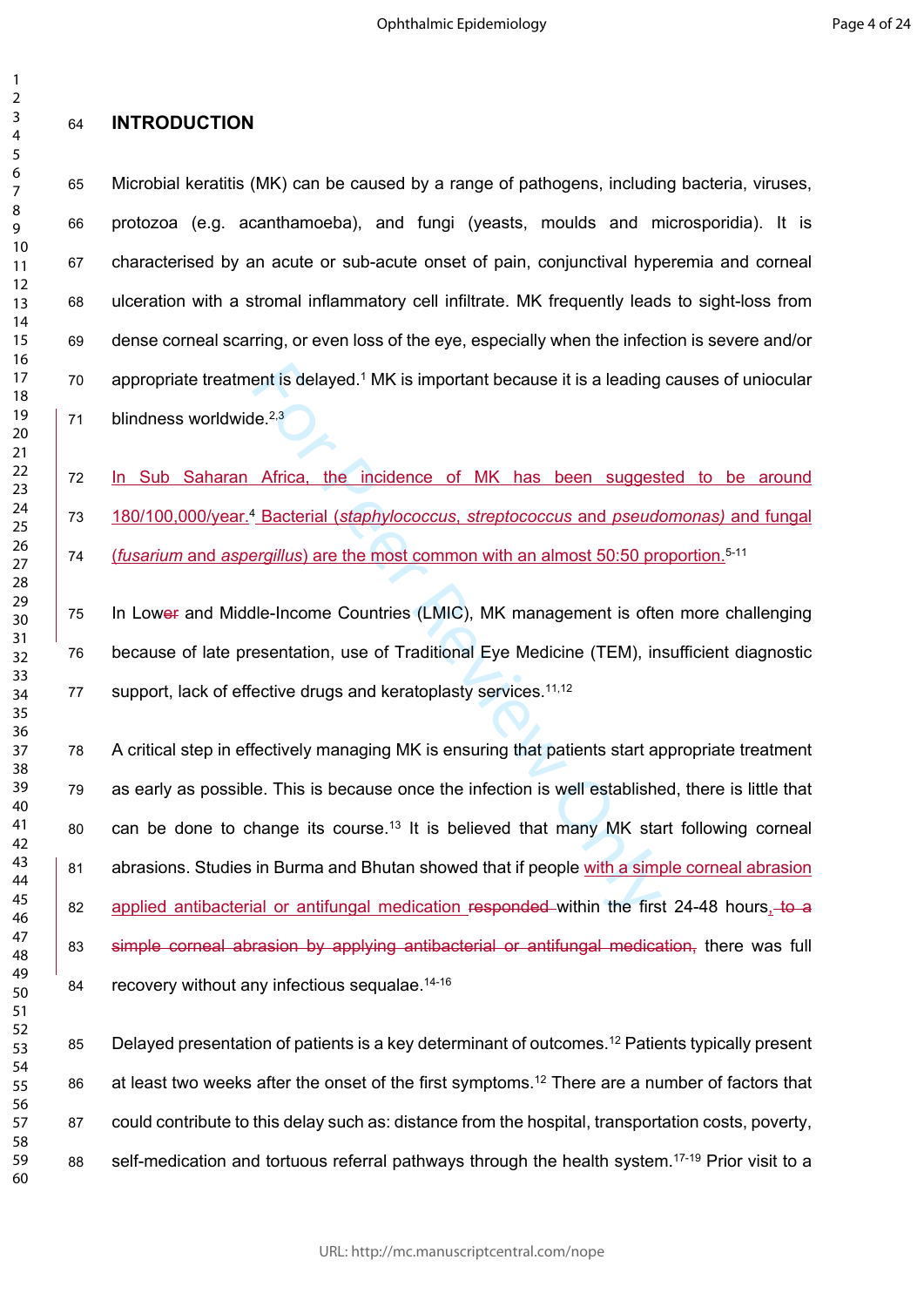$\mathbf{1}$  $\overline{2}$ 

 non-specialist health facility has been implicated as a cause of delay in other eye conditions.18,20

 In Uganda, the public health system has six levels, with the lowest point of care being at the 92 village level (Village Health Committee).<sup>21</sup> However, physically, a Health Centre II (HC II) is the lowest unit and is located at a parish level, HC III at sub-county level, HC IV at county level, district hospital (HC V), and referral hospital (HC VI). These units have quite different staffing and capacity in terms of service provision. There are several different levels of private health care providers as well. Patients are referred up this tier system depending on the complexity of their condition.

 Therefore, to investigate the role of the health system in providing care and onward referral of people with MK, here we describe the presentation pathway and factors associated with delayed presentation, among patients with microbial keratitis in Uganda.

**METHODS**

### **Ethical statement**

ty in terms of service provision. There are several different as well. Patients are referred up this tier system<br>condition.<br>tigate the role of the health system in providing care are<br>nere we describe the presentation pathw This study followed the tenets of the Declaration of Helsinki. It was approved by the London School of Hygiene & Tropical Medicine Ethics Committee (Ref 10647), Mbarara University Research Ethics Committee (Ref 10/04-16) and Uganda National Council for Science and Technology (Ref HS-2303). Written informed consent in "*Runyankore*" the local language was obtained before enrolment. If the participant was unable to read, the information was read to 108 them any by the research assistant. The participant was theny were asked to place a 109 thumbprint on the consent form – which was independently witnessed.

**Study design and setting**

 This was part of a study where we prospectively enrolled patients with MK that presented to Ruharo Eye Centre (REC) and Mbarara University and Referral Hospital Eye Centre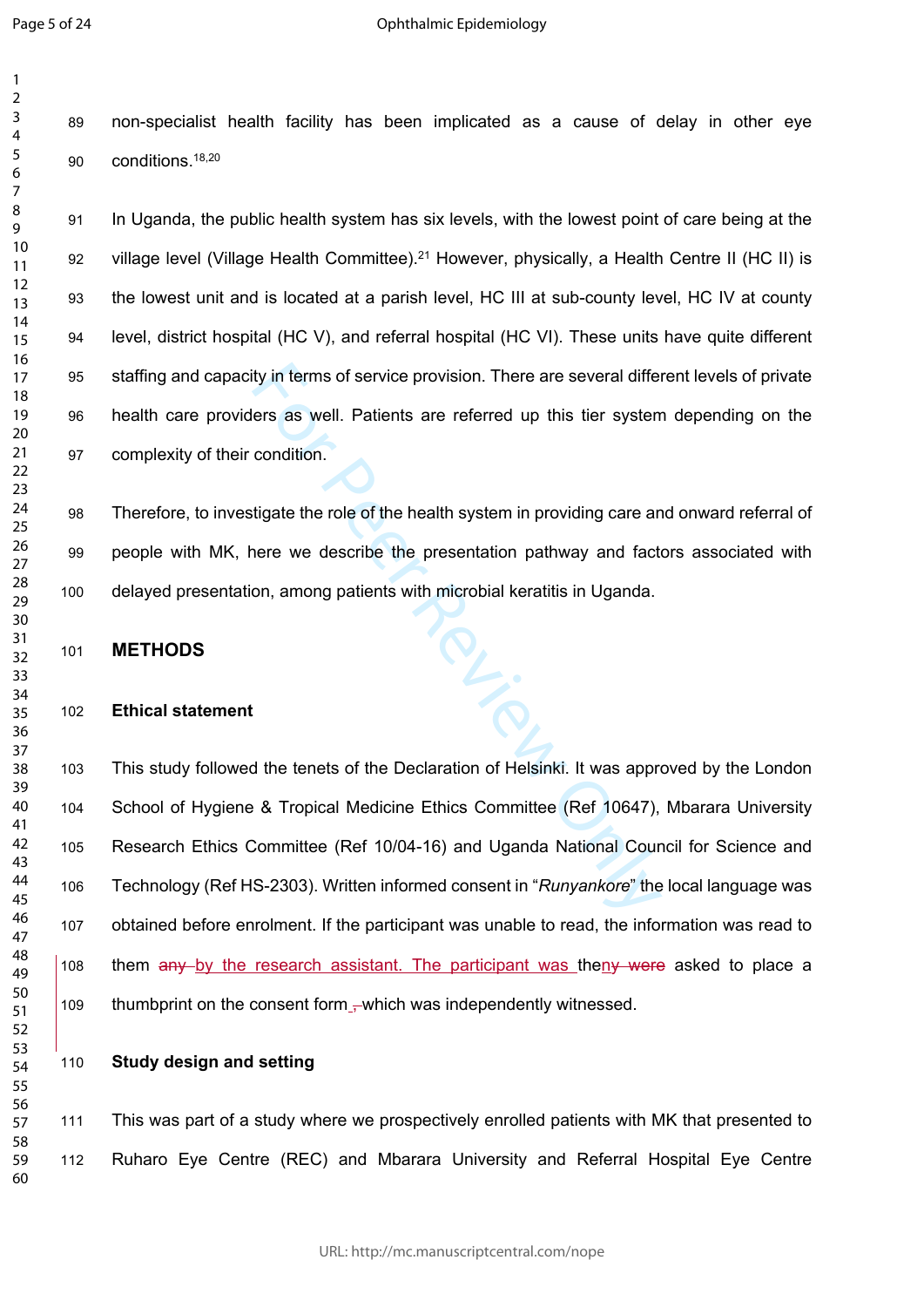(MURHEC) from December 2016 to March 2018. MURHEC is a government owned tertiary eye unit established in 2013. It provides mostly free services and sees about 6,000 - 10,000 patients/year. REC is a church-based, fee-paying tertiary eye hospital founded in the 1960s. It sees about 20,000 - 25,000 patients/year. Both hospitals are in Mbarara Municipality, South- Western Region, Uganda, approximately four hours' drive from Kampala. The two units are about 5km apart and work closely together.

### **Participants**

 All patients that were enrolled into the cohort study were included. In that cohort study, we aimed to recruit all MK cases presenting during a year in order to have a powerful sample set to answer detailed questions around the seasonal microbiological patterns. It was important to recruit for a full year as MK had been shown in other parts of the world to have seasonal variations in its' epidemiology.<sup>22</sup>

#### **Study participants**

ere enrolled into the cohort study were included. In the MK cases presenting during a year in order to have a questions around the seasonal microbiological patter<br>year as MK had been shown in other parts of the worldemiolo The inclusion criteria for the bigger prospective study was the presence of acute MK at 127 presentation to the hospital defined as EITHER (i) corneal epithelial ulceration  $( \geq 1$ mm diameter) AND corneal stromal infiltrate AND evidence of acute ocular inflammation (e.g. Conjunctival injection / anterior chamber inflammatory cells / hypopyon); OR (ii) a corneal abscess ( 1mm diameter) AND evidence of acute ocular inflammation. We excluded those not willing to participate, those not willing to return for follow-up, pregnant women, lactating mothers, those aged below 18 years.

**Data collection procedures**

 Patients presenting with MK were introduced to the study and the informed consent processes followed. They were assigned a unique study number and their age, sex, occupation and place of residence recorded. A history was taken of the circumstances in which their eye became infected, the predisposing factors (such as trauma and use of Traditional Eye Medicine [TEM]).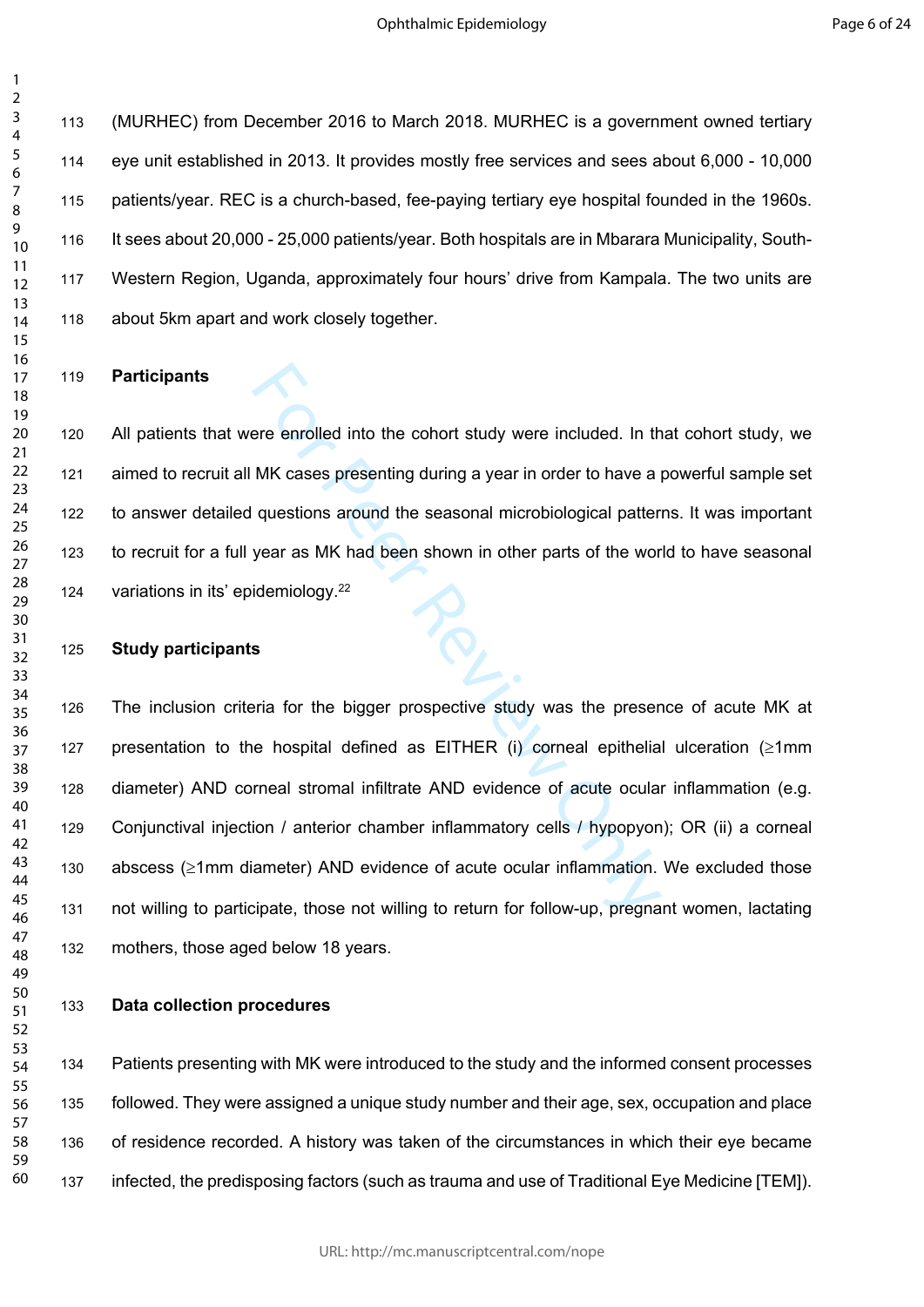$\mathbf{1}$  $\overline{2}$ 

 A meticulous "journey" history was taken to document the date when they developed symptoms, where and when they sought treatment (name and level of the health centre), what medical advice and treatment was given (including whether they were referred to the eye hospital or not), how much each step cost them in Uganda shillings (transportation, consultation fees, medicines). The total amount of money recorded was for all the costs incurred before patients were enrolled into the study.

they first received any form of treatment was denoted<br>
ed (either as a result of formal referral or self-initiated re<br>
on. GPS coordinates were generated for the patients<br>
rish, county school or health centre-depending on The place where they first received any form of treatment was denoted as "Facility 1", the second place visited (either as a result of formal referral or self-initiated referral) was denoted "Facility 2" and so on. GPS coordinates were generated for the patients' addresses (to the nearest village, parish, county school or health centre-depending on what was available on Google maps). Presenting Log MAR (Logarithm of Minimum Angle of Resolution) visual acuity 149 at 2 metres in a dark room was measured using Peek Acuity software.<sup>23</sup> For visual acuities of counting fingers or less, Log MAR values were attributed as follows: counting fingers, 2.0; hand movements, 2.5; perception of light, 3.0; and no perception of light, 4.0.<sup>24</sup> The patients were then examined on a slit lamp and clinical signs carefully recorded. Infiltrate size was measured as the greatest diameter of the infiltrate (dimension 1) and the diameter of an imaginary line perpendicular to the widest axis (dimension 2). The final infiltrate size was then 155 derived as the geometrical mean of the two diameters.<sup>25</sup> The same was repeated after fluorescein staining of the ulcer to measure the epithelial defect sizes. Corneal specimens were obtained for microbiological testing at Mbarara University Microbiology Department. Patients were treated as per the hospital treatment protocol and followed up periodically for up to 3 months to determine their outcome.

#### **Analysis**

 Data were analysed in STATA v14. "direct" presenters were defined as participants whose first point of care was the eye hospital (MURHEC or REC). "Indirect" presenters are those who first went to other health centres before presenting to the eye hospital. Summary frequency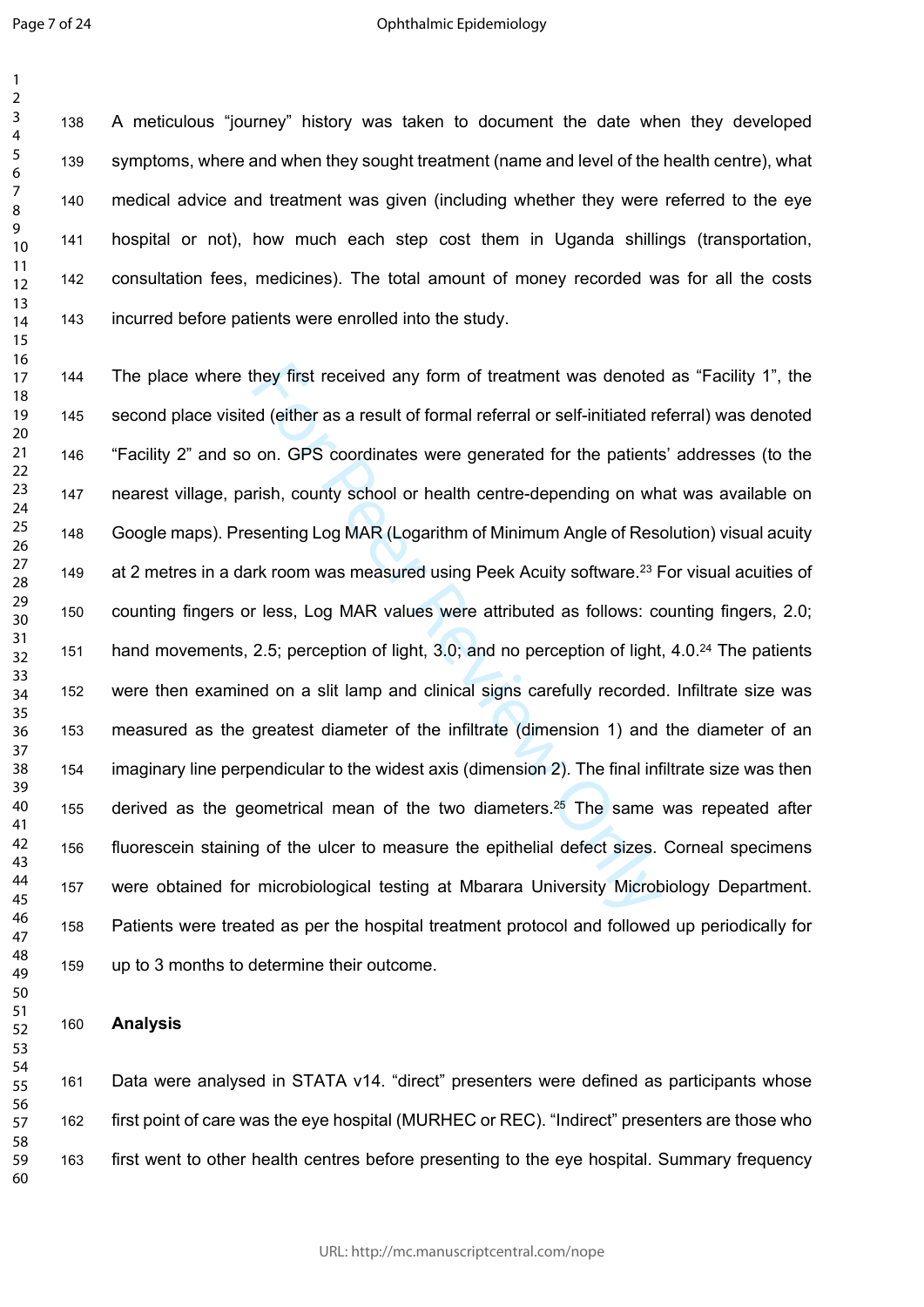tables of demographics and clinical presentation of "direct" versus "indirect" presenters were generated with appropriate statistical tests for each variable (Wilcoxon rank sum for the 166 continuous variables and  $\chi^2$  test for the categorical variables). To determine where the participants came from, Google maps was used to pinpoint to the addresses of the participants. The presentation journey was described using interval times in days from home to Facility 1 or from Facility 1 to Facility 2 and so on (presented as median time in days with Inter Quartile Ranges [IQRs]). To describe the cost of care, the total patient expenditure at different facilities were summarised and cumulative expenditure derived depending on how many facilities an individual visited. Costs are presented as median expenditure in Uganda shillings with IQRs.

ges peakspy. To assemble the cost of care, the total particular view over entergal and cumulative expenditure derived individual visited. Costs are presented as median expansion of the set of care in days it took a patient Presentation time was defined as the time in days it took a patient to come to the eye hospital after onset of symptoms. For analysis of delay, presentation time was divided into quartiles as "early" (0-7days), "intermediate" (8-14days), "late "(15-30days) and "very late" (>30days). Ordinal logistic regression was performed to determine the factors associated with these four quartiles of "delay", while logistic regression was performed to determine factors associated with direct presentation. Univariable regression was performed to generate crude Odds Ratios (OR). After assessing for collinearity, variables with a p-value less than 0.1 were introduced in the multivariable model. A backward stepwise approach was then used, until only the variables with a p-value <0.05 were retained. Adjusted OR were reported for the final model.

**RESULTS**

### **Demographic features**

 During the study period, 313 patients were enrolled into this study. The baseline characteristics of direct versus direct presenters are shown in Table 1. Overall, the direct and indirect presenters were similar for many variables. However, the direct presenters lived closer to the eye hospital (median 58km vs. 87km; p=0.0001), had fewer household members (median 5 people vs. 7 people; p=0.006) and fewer were farmers (59% vs. 73%, p=0.031).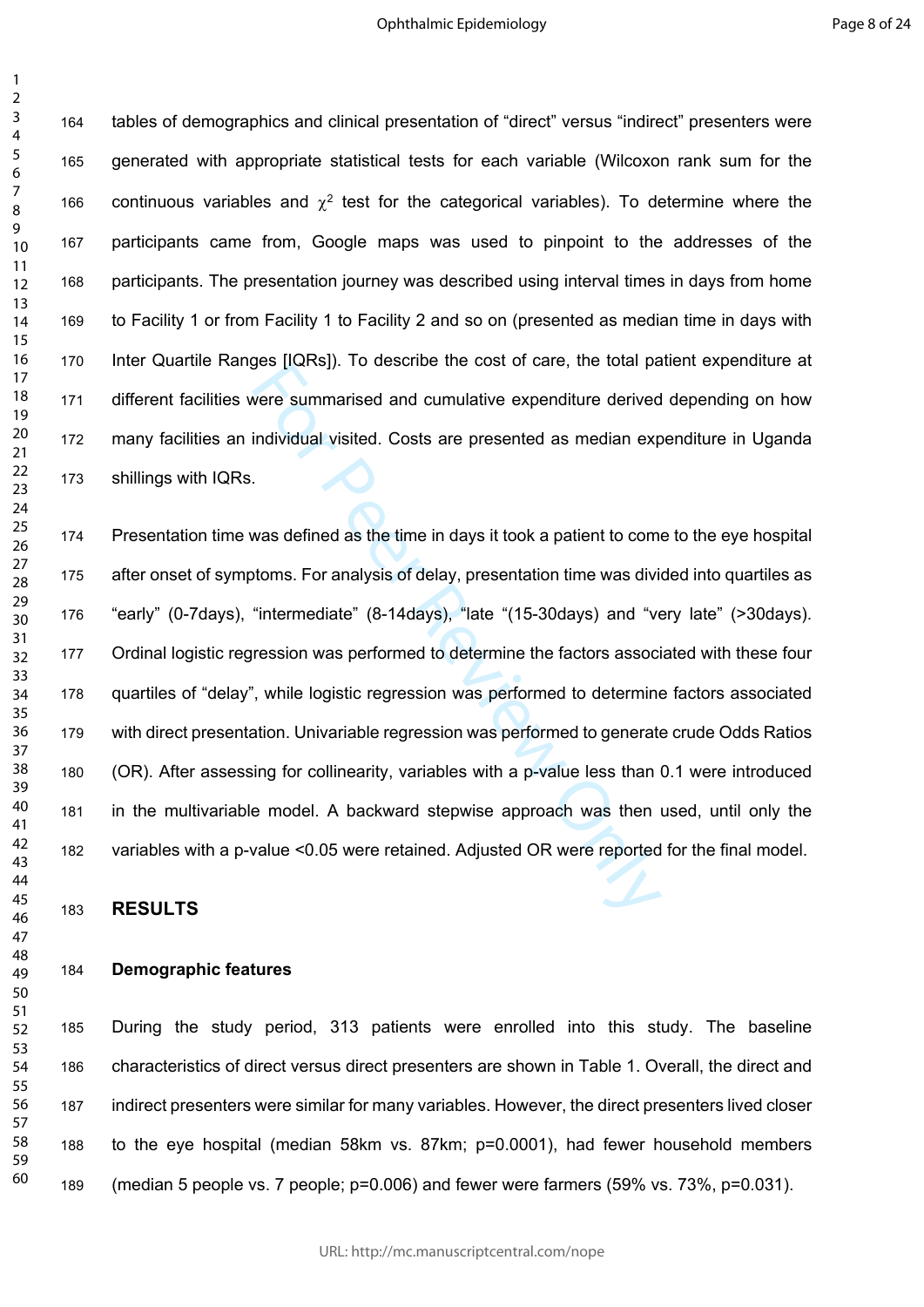$\mathbf{1}$ 

 Table 2 shows some select clinical history and signs of direct versus indirect presenters. Compared to indirect presenters, direct presenters had a shorter presentation time (median 8 days vs. 17 days; p<0.0001), had slightly better presenting vision (median Log MAR 0.65 vs. 1.3; p=0.075), a smaller infiltrate size (median 4.2 mm vs. 5.5 mm; p=0.025) and a smaller epithelial defect (median 3.5 mm vs. 4.1 mm; p=0.048). The proportion of people who had used TEM was higher among the indirect (63%) versus direct presenters (46%), p=0.020. The direct and indirect presenters had similar proportions with a history of trauma, hypopyon, an opaque stromal opacity and perforation.

## **Factors associated with direct presentation**

 On univariable and multivariable analysis summarised in Table 3. People who lived far from the eye hospital (overall p=0.003), those from large households OR 0.53 (95%CI 0.32-0.85), p=0.0080 and those who had used TEM OR 0.48 (95% CI 0.25-0.90), p=0.020 were less likely to be direct presenters.

### **Care seeking pathway**

preceduate that eminal prepertents that a metally of the determinal prepertent time in the metally of the determinant properties and multivariable analysis summarised in Table 3. People<br>verall p=0.003), those from large ho Figure 1 shows where the patients came from in relation to the eye hospital (MURHEC or REC). Most came from the South Western region of Uganda and a handful from Northern Tanzania. Figure 2 shows the place where patients were first treated. Majority (46%) sought treatment at a nearby clinic/pharmacy/drug-shop, 19% presented directly to the eye hospital, 15% were initially treated at home (either used TEM or an old eye drop) and 17% were treated at various levels of the health system (HC II, HC III, HC IV and district hospital). Some patients (2%) did not know the type of facility where they first sought care and only 1% went to a traditional healer's shrine for treatment.

 Figure 3 illustrates the pathway patients took to come to the eye hospital and the different times spent on each stage. Only 55 (20%) patients presented directly to the eye hospital, majority (134, 51%) visited one facility before presenting to the eye hospital, another 43 (19%)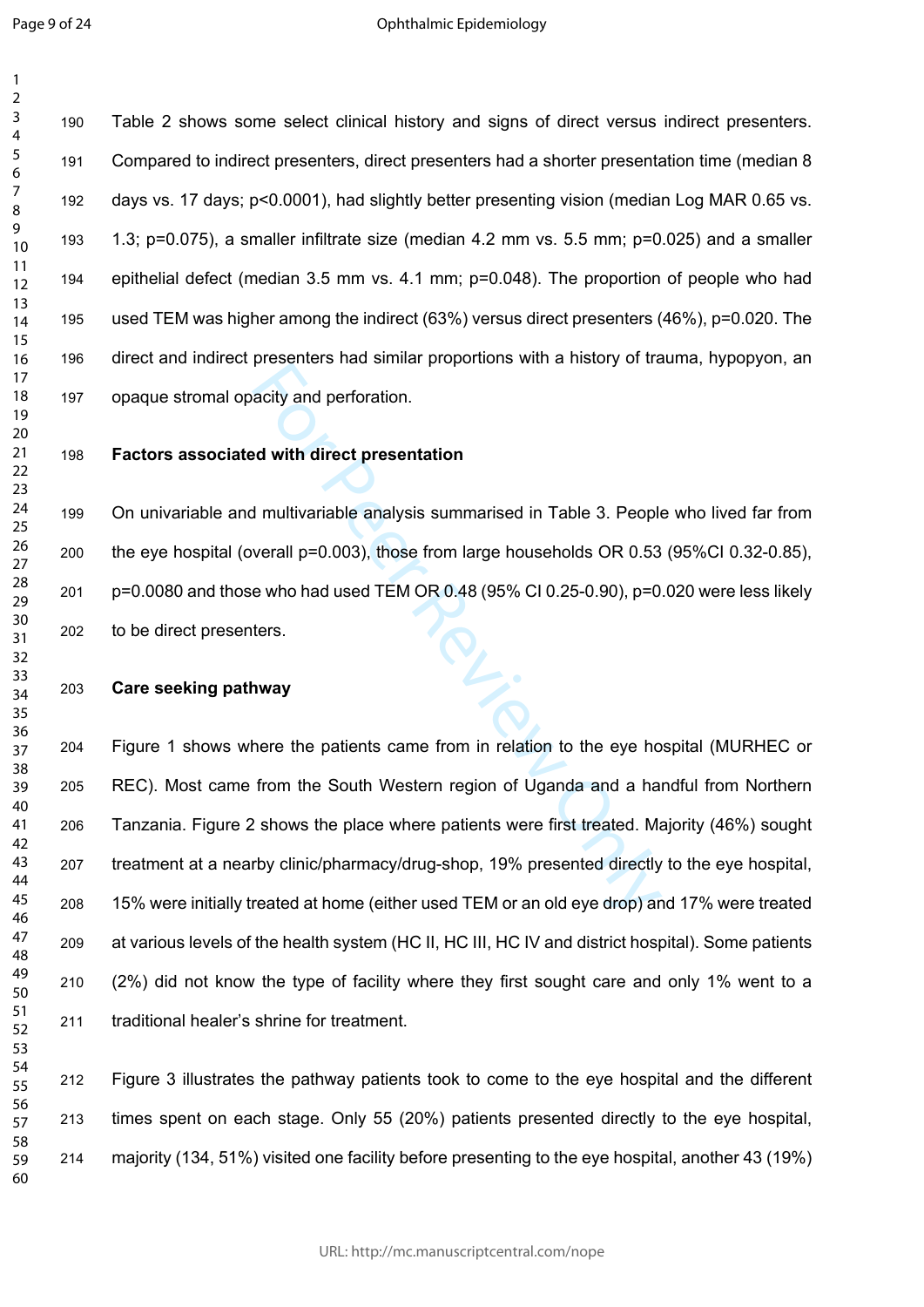$\mathbf{1}$  $\overline{2}$ 

> visited two facilities, 24 (9%) visited three facilities and 5 (2%) visited four facilities. On average, patients took about a week to move from one facility to the next. The shortest response time was from onset of symptoms to Facility 1 and was even shorter among indirect presenters, median 2 days (IQR 0-5) versus direct presenters, median 8 (IQR 2-18), P<0.0001. The longest interval time was from Facility 4 to the eye hospital, median 13 (IQR 10-33). The choice of the first facility did not affect overall presentation time. All the patients were self-referred.

> We found in our study that most patients used TEM after having been to a health facility (secondary use). Out of the 188 who used TEM, only 51 used TEM as primary treatment (47 at home and 4 at the traditional healers' shrine). The rest (137/188) had secondary TEM application. **Cost of care**<br>227 The cost of care in Uganda shillings (UGX) is presented in Table 4. The cost of care increased

#### **Cost of care**

study that most patients used TEM after having been<br>
Dut of the 188 who used TEM, only 51 used TEM as pr<br>
the traditional healers' shrine). The rest (137/188) h<br>
He traditional healers' shrine). The rest (137/188) h<br>
Ugand with increase in the number of facilities visited. There was evidence (Cuzick test for trend p<0.0001), of an association between expenditure and number of facilities visited prior to presentation. The lowest spend was for direct presenters where the median expenditure was UGX 30,000 (IQR 7,000-63,000, total range 0-385,000) and the largest spend was among patients who had visited 4 facilities before presentation with a median expenditure of UGX 284,000 (IQR 118,000-439,500, total range 96,000-864,000). Across the different expenditure lines, medicines were the most expensive followed by transportation, consultation fees were the least expensive.

**Factors associated with delay**

 We tested for associations with delay in presenting to the eye hospital, (Table 5). After adjusting for distance, visiting another facility prior to the eye hospital was strongly associated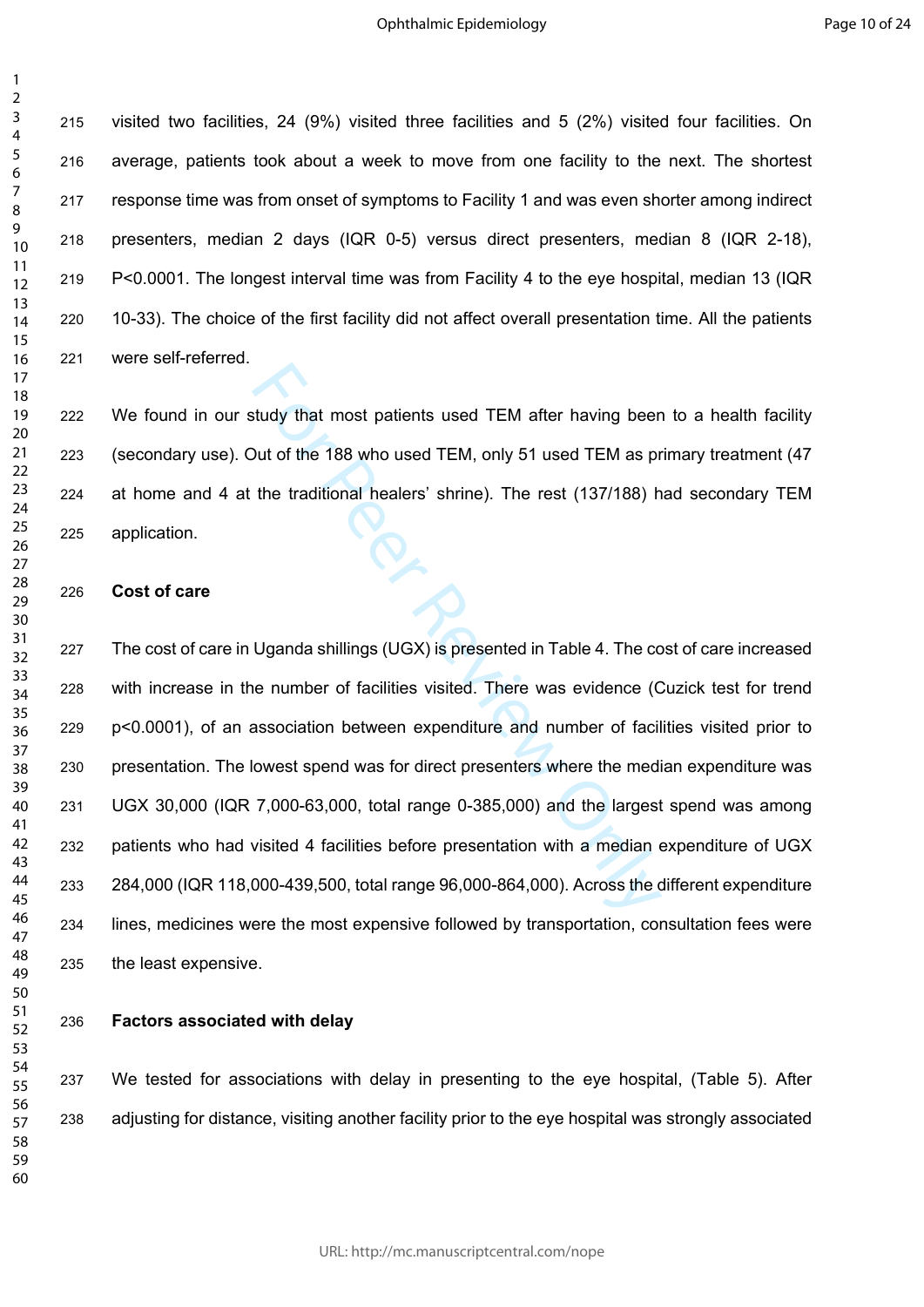with delay but no obvious trend. Previous use of TEM was also found to be associated with delay OR 1.58 (IQR 1.03-2.43), p=0.038

## **DISCUSSION**

delay as had been reported previously for other eye complements (1 Lin). This supported our injectiously for other eye complements and been reported previously for other eye complements and the majority of patients quickly This study aimed to describe the presentation journey and factors associated with delay. Factors associated with delay were having visited another health facility and prior use of Traditional Eye Medicine (TEM). This supported our hypothesis that an initial visit to a health 245 facility introduced delay as had been reported previously for other eye conditions.<sup>18,20,26</sup> After onset of symptoms, the majority of patients quickly visited a health facility to seek treatment. 247 This was an impressive median response time (within 48 hours). Although we did not explicitly ask their reasons for presenting early to these facilities, the painful nature of MK, proximity of the facilities and trauma (for those who had it) could have played a role. Perhaps, if appropriate treatment had been given or rapid referral made at this stage, the outcomes might have been better.13,14,16

 At the first point of contact with the health system, there were three missed opportunities that we identified in our study, these were: to promptly initiate appropriate treatment; to triage and urgently refer; and health education advice against TEM use. We discuss these below.

 Firstly, the health facility where most patients presented first were usually a nearby pharmacy /clinic. These are mostly private clinics that have sprouted up in many parts of Uganda. They are loosely regulated, manned by primary health workers and do not require a doctor's prescription to dispense treatment. Effective anti-microbial medication such as Natamycin and Ciprofloxacin eye drops are not available in such units. These could be potential stakeholders to target in promotion of triage and referral mechanisms for MK. We found that there was no referral mechanism for MK: all patients who came to the eye hospital were self-referred. 

 Secondly, all the patients who visited a health facility we given some treatment but none of the patients was ever referred for specialist care. Most of the health centres (II and III) are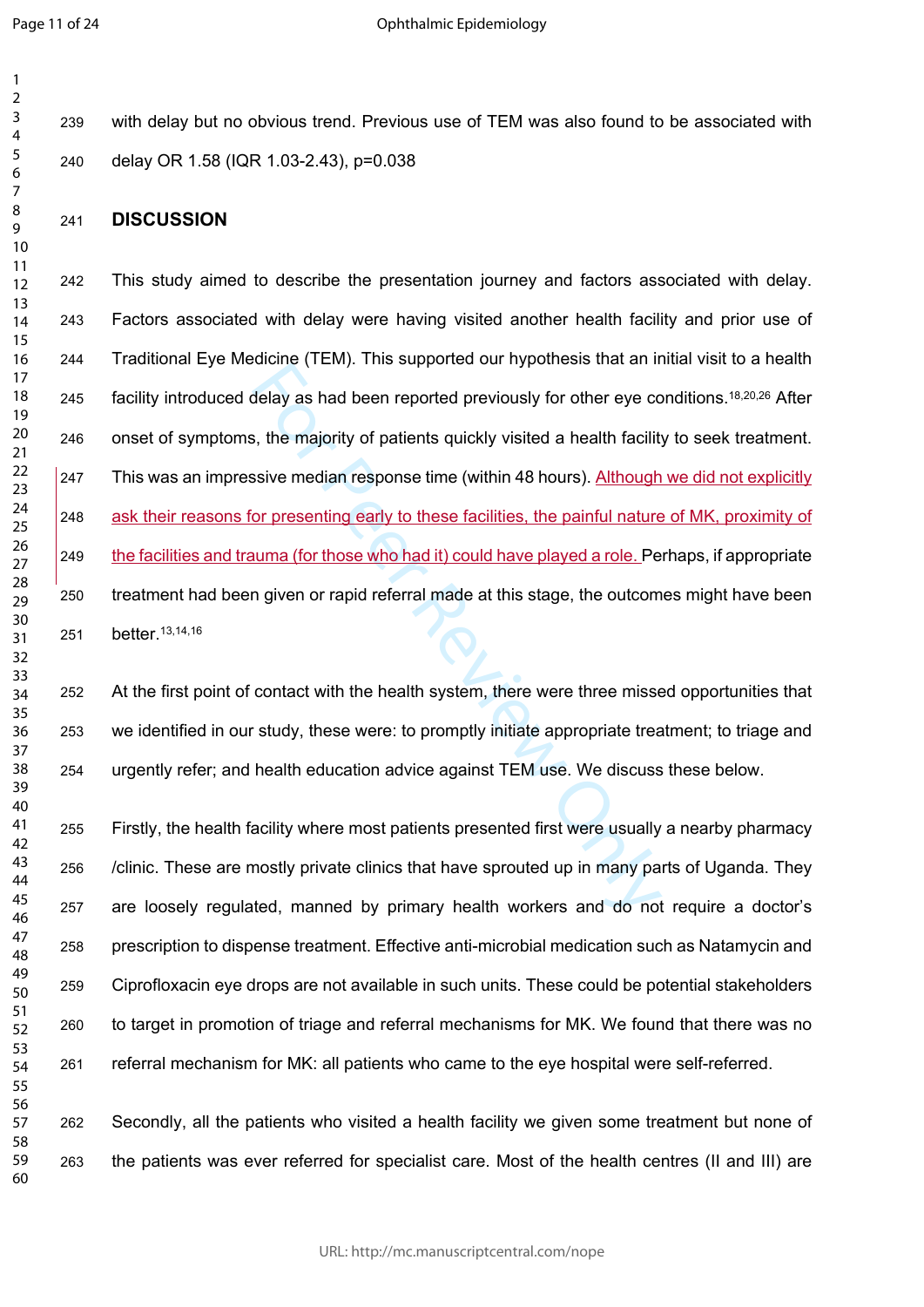$\mathbf{1}$ 

 managed by mid-level cadres, who may not have the necessary skills and tools to appreciate the urgency and seriousness of MK. General eye health training has been previously reported 266 to be limited among mid-level cadres in the region.<sup>27</sup> In addition, Uganda is still grappling with a major shortage of human resources for eye health. An eye specialist is found at some level 268 six facilities and a mid-level ophthalmic cadre might be available in some level IV onwards.<sup>28</sup> We plan to conduct a study into factors around the health system that could be developed to strengthen treatment, triage and referral.

 Thirdly, we found in our study that most patients used TEM after having been to a health facility (secondary use). This is worrying because these were patients who could have been sensitised against TEM use at the health facilities where they first presented. This was a missed opportunity that needs to be addressed.

The stage and science...<br>This is worrying because these were patients who<br>TEM use at the health facilities where they first previous at the health facilities where they first previous of<br>that needs to be addressed.<br>The pat Fifty-Eight (19%) of the patients were direct presenters. As expected, people who had large households, those who lived far from the eye hospital and those who used TEM were less likely to present directly to the eye hospital. Understandably, use of TEM and having a large household were negative predictors for being a direct presenter. Most of the people who used TEM used it at home and this was marked as a treatment event in our study design. Many patients in our cohort were heads of households and the sole bread winners, they might have preferred to first seek treatment at a place near home.

 The cost of care was variable depending on the number of facilities visited. Most of the money was spent on drugs, and transportation. The public health system in Uganda is largely free or highly subsided. Expenses are incurred on transportation and sometimes medicines when they are out of stock. For the case of MK, drugs such as Natamycin have only been erratically and expensively supplied by select private pharmacies and not available in the public health system. We anticipate this to change as Natamycin was recently added on the WHO essential medicines list.<sup>29</sup>

**Strengths/limitations**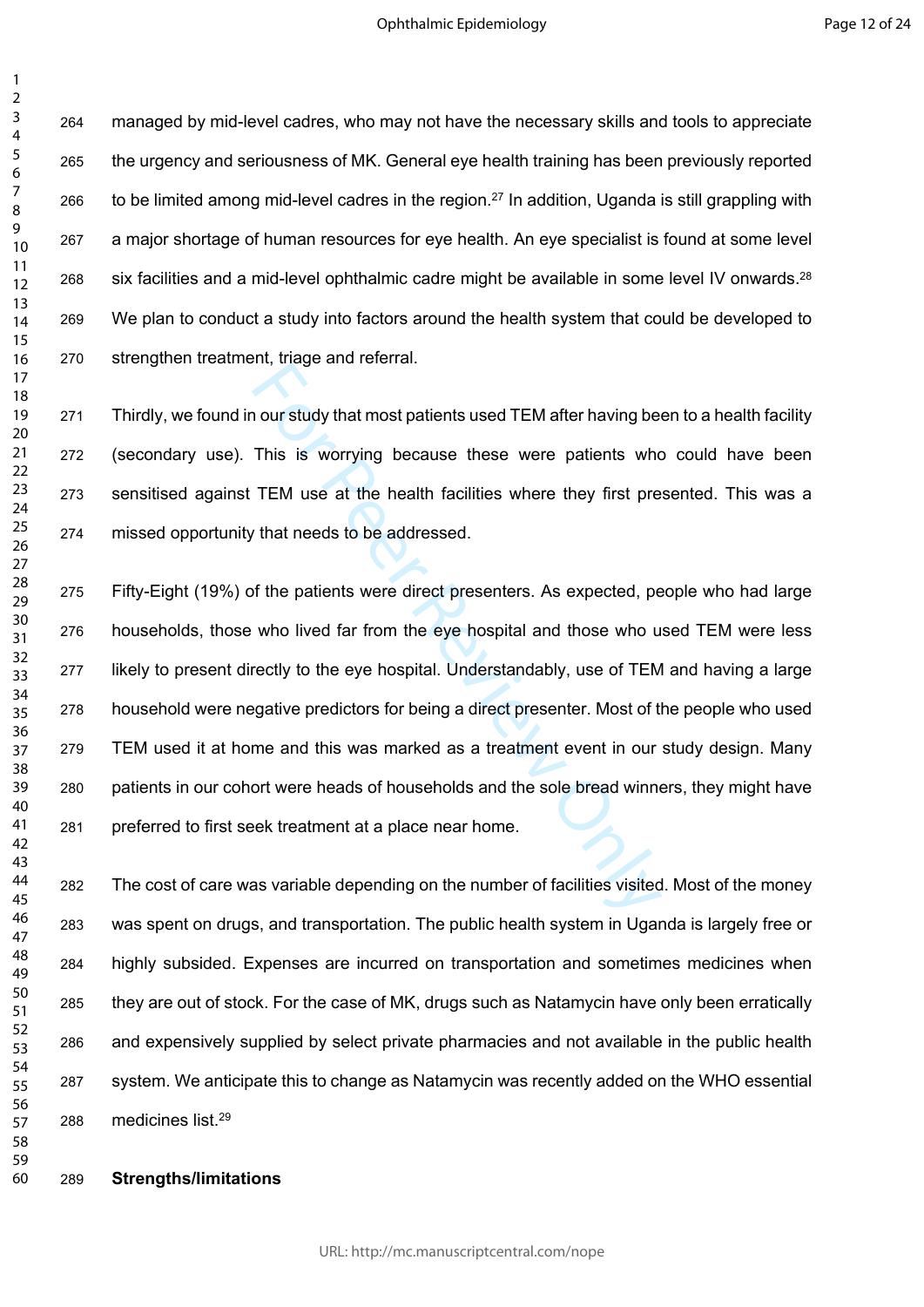$\mathbf{1}$ 

 This study was the first in SSA to systematically collect information on how MK patients seek care and what influences their pattern. It provides useful information on key health system gaps that need strengthening. Before this study, it had been thought that patients had poor health seeking behaviour, however, what we found was that majority of people presented to a health facility quite early after the onset of symptoms. Secondly, although TEM use was a known problem, this study showed that the bigger problem was secondary TEM use, that is patients who opted to use TEM even after they had been to a health facility.

For the electron of the matter and the matter and the different different different different different different different different different different different different different different different different differen Although we collected information on distance covered and treatment given at each level, it was difficult to analyse for these because most patients did not come to the eye hospital with their medicine and could not recall the names. There were many circular movements that made it complicated to analyse total distance covered by each patient. A qualitative approach in discussing with patients what informed their choice of self-referral or direct presentation would have strengthened the evidence in this study.

## **CONCLUSION**

 Delayed presentation to a specialist eye hospital is a problem in the care of MK, and that this appears to be largely attributable to slow referral through the health system. There are opportunities for health education, early referral, appropriate treatment and sensitization 307 against TEM use that could be utilized to improve care of MK. This important insight highlights the missed opportunities in the health system that need to be addressed to improve a triage and referral mechanism for MK, prompt appropriate treatment and sensitisation against TEM 310 use. More needs to be done to understand what goes on in the health system and how this can be strengthened.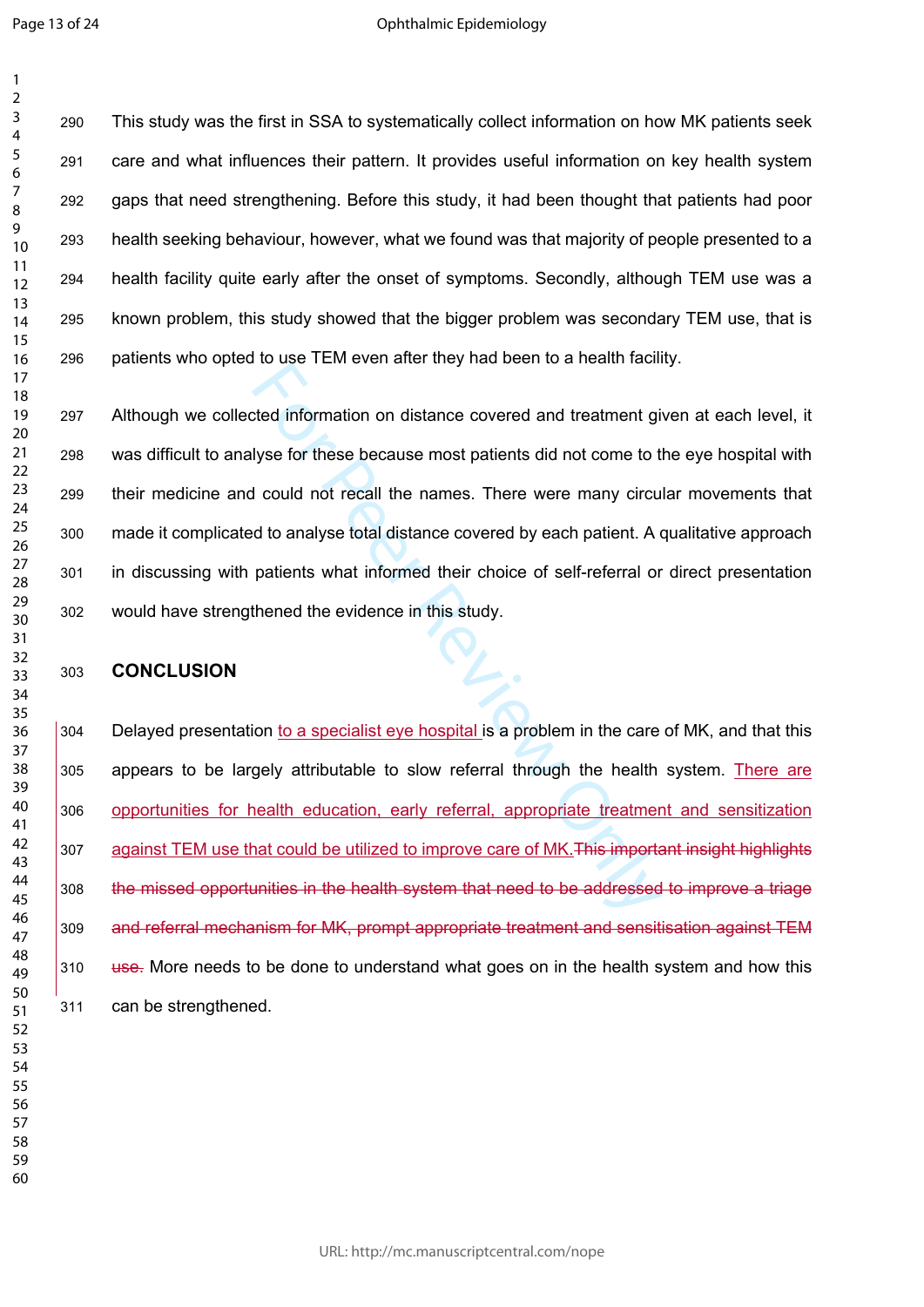## REFERENCES

| $\mathbf{1}$ |            |     |                                                                                                                                                                                                          |
|--------------|------------|-----|----------------------------------------------------------------------------------------------------------------------------------------------------------------------------------------------------------|
| 2            |            |     |                                                                                                                                                                                                          |
| 3            | 312        |     | <b>REFERENCES</b>                                                                                                                                                                                        |
| 4            |            |     |                                                                                                                                                                                                          |
| 5            |            |     |                                                                                                                                                                                                          |
| 6            | 313        | 1.  | Bennett JE, Dolin R, Blaser MJ. Mandell, Douglas, and Bennett's Principles and Practice of Infectious                                                                                                    |
| 7            | 314        |     | Diseases E-Book. Elsevier Health Sciences; 2014.                                                                                                                                                         |
| 8            | 315<br>316 | 2.  | Whitcher JP, Srinivasan M, Upadhyay MP. Corneal blindness: a global perspective. Bull World Health                                                                                                       |
| 9            | 317        | 3.  | Organ . 2001;79(3):214-221.<br>Whitcher JP, Srinivasan M. Corneal ulceration in the developing world--a silent epidemic. Br J Ophthalmol.                                                                |
| 10           | 318        |     | 1997;81(8):622-623.                                                                                                                                                                                      |
| 11           | 319        | 4.  | Courtright P, Lewallen S, Kanjaloti S, Divala DJ. Traditional eye medicine use among patients with corneal                                                                                               |
| 12           | 320        |     | disease in rural Malawi. Br J Ophthalmol. 1994;78(11):810-812.                                                                                                                                           |
| 13           | 321        | 5.  | Oladigbolu K, Rafindadi A, Abah E, Samaila E. Corneal ulcers in a tertiary hospital in Northern Nigeria.                                                                                                 |
| 14           | 322<br>323 | 6.  | Ann Afr Med. 2013;12(3):165-170.<br>Nath R, Baruah S, Saikia L, Devi B, Borthakur AK, Mahanta J. Mycotic corneal ulcers in upper Assam.                                                                  |
| 15           | 324        |     | Indian J Ophthalmol. 2011;59(5):367-371.                                                                                                                                                                 |
| 16           | 325        | 7.  | Idiculla T, Zachariah G, Keshav B, Basu S. A retrospective study of fungal corneal ulcers in the South                                                                                                   |
| 17           | 326        |     | sharqiyah region in oman. Sultan Qaboos Univ Med J. 2009;9(1):59-62.                                                                                                                                     |
| 18           | 327        | 8.  | Leck AK, Thomas PA, Hagan M, et al. Aetiology of suppurative corneal ulcers in Ghana and south India,                                                                                                    |
| 19           | 328        |     | and epidemiology of fungal keratitis. Br J Ophthalmol. 2002;86(11):1211-1215.                                                                                                                            |
| 20           | 329        | 9.  | Wani MG, Mkangamwi NA, Guramatunhu S. Prevalence of causative organisms in corneal ulcers seen at                                                                                                        |
| 21           | 330<br>331 | 10. | Sekuru Kaguvi Eye Unit, Harare, Zimbabwe. Cent Afr J Med. 2001;47(5):119-123.<br>Hagan M, Wright E, Newman M, Dolin P, Johnson G. Causes of suppurative keratitis in Ghana. Br J                         |
| 22           | 332        |     | Ophthalmol. 1995;79(11):1024-1028.                                                                                                                                                                       |
| 23           | 333        | 11. | Ezisi CN, Ogbonnaya CE, Okoye O, Ezeanosike E, Ginger-Eke H, Arinze OC. Microbial keratitis-A                                                                                                            |
| 24           | 334        |     | review of epidemiology, pathogenesis, ocular manifestations, and management. NJO. 2018;26(1).                                                                                                            |
| 25           | 335        | 12. | Burton MJ, Pithuwa J, Okello E, et al. Microbial keratitis in East Africa: why are the outcomes so poor?                                                                                                 |
| 26           | 336        |     | Ophthalmic Epidemiol. 2011;18(4):158-163.                                                                                                                                                                |
| 27           | 337        | 13. | Prajna NV, Krishnan T, Mascarenhas J, et al. Predictors of outcome in fungal keratitis. Eye (Lond).                                                                                                      |
| 28           | 338<br>339 | 14. | 2012;26(9):1226-1231.<br>Getshen K, Srinivasan M, Upadhyay MP, Priyadarsini B, Mahalaksmi R, Whitcher JP. Corneal ulceration                                                                             |
| 29           | 340        |     | in South East Asia. I: a model for the prevention of bacterial ulcers at the village level in rural Bhutan. Br                                                                                           |
| 30           | 341        |     | J Ophthalmol. 2006;90(3):276-278.                                                                                                                                                                        |
| 31           | 342        | 15. | Maung N, Thant CC, Srinivasan M, et al. Corneal ulceration in South East Asia. II: A strategy for the                                                                                                    |
| 32           | 343        |     | prevention of fungal keratitis at the village level in Burma. Br J Ophthalmol. 2006;90(8):968-970.                                                                                                       |
| 33           | 344        | 16. | Getshen K, Srinivasan M, Upadhyay M, Priyadarsini B, Mahalaksmi R, Whitcher J. Corneal ulceration in                                                                                                     |
| 34           | 345        |     | South East Asia. I: A model for the prevention of bacterial ulcers at the village level in rural Bhutan. Br J                                                                                            |
| 35           | 346<br>347 | 17. | Ophthalmol. 2006;90(3):276-278.<br>Ndegwa L, Karimurio J, Okelo R, Adala H. Barriers to utilisation of eye care services in Kibera slums of                                                              |
| 36           | 348        |     | Nairobi. East Afr Med J. 2005;82(10).                                                                                                                                                                    |
| 37           | 349        | 18. | Al-Attas AH, Williams CD, Pitchforth EL, O'Callaghan CO, Lewallen S. Understanding delay in accessing                                                                                                    |
| 38           | 350        |     | specialist emergency eye care in a developing country: eye trauma in Tanzania. Ophthalmic Epidemiol.                                                                                                     |
| 39           | 351        |     | 2010;17(2):103-112.                                                                                                                                                                                      |
| 40           | 352        | 19. | Gichuhi S, Macharia E, Kabiru J, et al. Clinical presentation of ocular surface squamous neoplasia in                                                                                                    |
| 41           | 353<br>354 | 20. | Kenya. JAMA ophthalmol. 2015;133(11):1305-1313.<br>Gichuhi S, Kabiru J, Zindamoyen AMb, et al. Delay along the care-seeking journey of patients with ocular                                              |
| 42           | 355        |     | surface squamous neoplasia in Kenya. BMC Health Serv Res. 2017;17(1):485.                                                                                                                                |
| 43           | 356        | 21. | MoH. Health Facility Inventory. In: Health, ed. Kampala: MoH; 2012.                                                                                                                                      |
| 44           | 357        | 22. | Bharathi MJ, Ramakrishnan R, Meenakshi R, Padmavathy S, Shivakumar C, Srinivasan M. Microbial                                                                                                            |
| 45           | 358        |     | keratitis in South India: influence of risk factors, climate, and geographical variation. Ophthalmic                                                                                                     |
| 46           | 359        |     | Epidemiol. 2007;14(2):61-69.                                                                                                                                                                             |
| 47           | 360        | 23. | Bastawrous A, Rono HK, Livingstone IA, et al. Development and validation of a smartphone-based visual                                                                                                    |
| 48           | 361        |     | acuity test (peek acuity) for clinical practice and community-based fieldwork. JAMA ophthalmol.                                                                                                          |
| 49           | 362<br>363 | 24. | 2015;133(8):930-937.<br>Habtamu E, Wondie T, Aweke S, et al. Trachoma and relative poverty: a case-control study. PLoS Negl                                                                              |
| 50           | 364        |     | Trop Dis. 2015;9(11):e0004228.                                                                                                                                                                           |
| 51           | 365        | 25. | Prajna NVMD, Krishnan TMD, Mascarenhas JMD, et al. The Mycotic Ulcer Treatment Trial: A                                                                                                                  |
| 52           | 366        |     | Randomized Trial Comparing Natamycin vs Voriconazole. JAMA Ophthalmol. 2013;131(4):422-429.                                                                                                              |
| 53           | 367        | 26. | Bronsard A, Geneau R, Shirima S, Courtright P, Mwende J. Why are children brought late for cataract                                                                                                      |
| 54           | 368        |     | surgery? Qualitative findings from Tanzania. Ophthalmic Epidemiol. 2008;15(6):383-388.                                                                                                                   |
| 55           | 369        | 27. | Byamukama E, Courtright P. Knowledge, skills, and productivity in primary eye care among health workers                                                                                                  |
| 56           | 370<br>371 | 28. | in Tanzania: need for reassessment of expectations? International Health. 2010;2(4):247-252.<br>Palmer JJ, Chinanayi F, Gilbert A, et al. Mapping human resources for eye health in 21 countries of sub- |
| 57           | 372        |     | Saharan Africa: current progress towards VISION 2020. Hum Resour Health. 2014;12(1):44.                                                                                                                  |
| 58           | 373        | 29. | Organization WH. The 2017 Expert Committee on the Selection and Use of Essential Medicines. World                                                                                                        |
| 59           | 374        |     | Health Organization; 2017.                                                                                                                                                                               |
| 60           |            |     |                                                                                                                                                                                                          |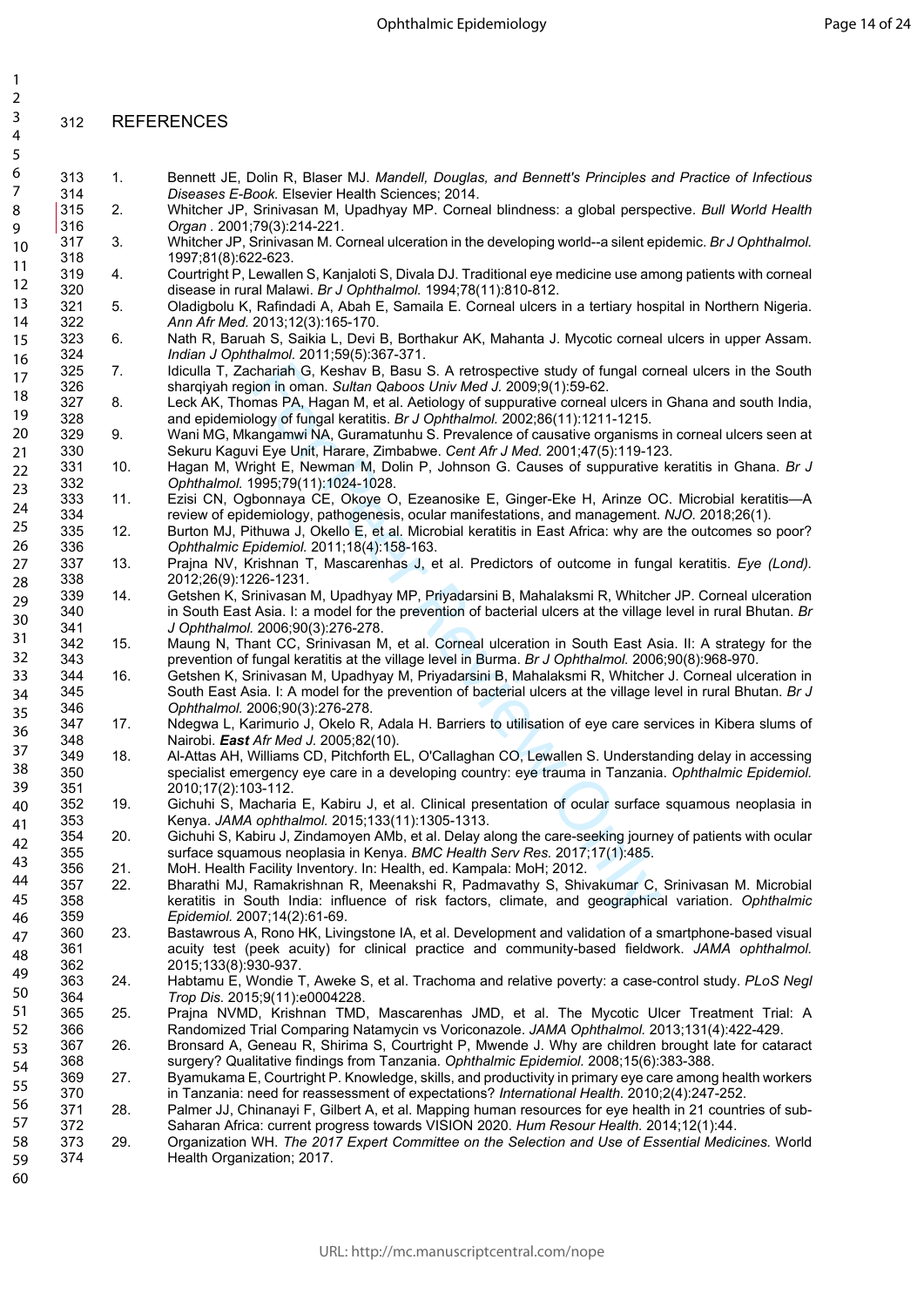| $\mathbf{1}$<br>$\mathbf 2$<br>$\mathsf{3}$     |     |  |  |   |               |
|-------------------------------------------------|-----|--|--|---|---------------|
| $\overline{\mathbf{4}}$<br>5                    | 375 |  |  |   |               |
| $\boldsymbol{6}$<br>$\boldsymbol{7}$<br>$\,8\,$ |     |  |  |   |               |
| 9<br>$10\,$                                     |     |  |  |   |               |
| 11<br>$12\,$<br>$13$                            |     |  |  |   |               |
| 14<br>$15\,$<br>16                              |     |  |  |   |               |
| $17\,$<br>$18\,$                                |     |  |  |   |               |
| $19$<br>$20\,$<br>$21$                          |     |  |  |   |               |
| $22\,$<br>23                                    |     |  |  |   |               |
| 24<br>25<br>26                                  |     |  |  |   |               |
| $27\,$<br>28<br>29                              |     |  |  |   |               |
| $30\,$<br>31<br>32                              |     |  |  |   |               |
| 33<br>34                                        |     |  |  | Ŏ |               |
| 35<br>36<br>37                                  |     |  |  |   |               |
| 38<br>39                                        |     |  |  | C |               |
| $40\,$<br>41<br>42                              |     |  |  |   | $\frac{1}{2}$ |
| 43<br>44<br>45                                  |     |  |  |   |               |
| 46<br>$47\,$                                    |     |  |  |   |               |
| 48<br>49<br>50                                  |     |  |  |   |               |
| 51<br>52<br>53                                  |     |  |  |   |               |
| 54<br>55                                        |     |  |  |   |               |
| 56<br>57<br>58                                  |     |  |  |   |               |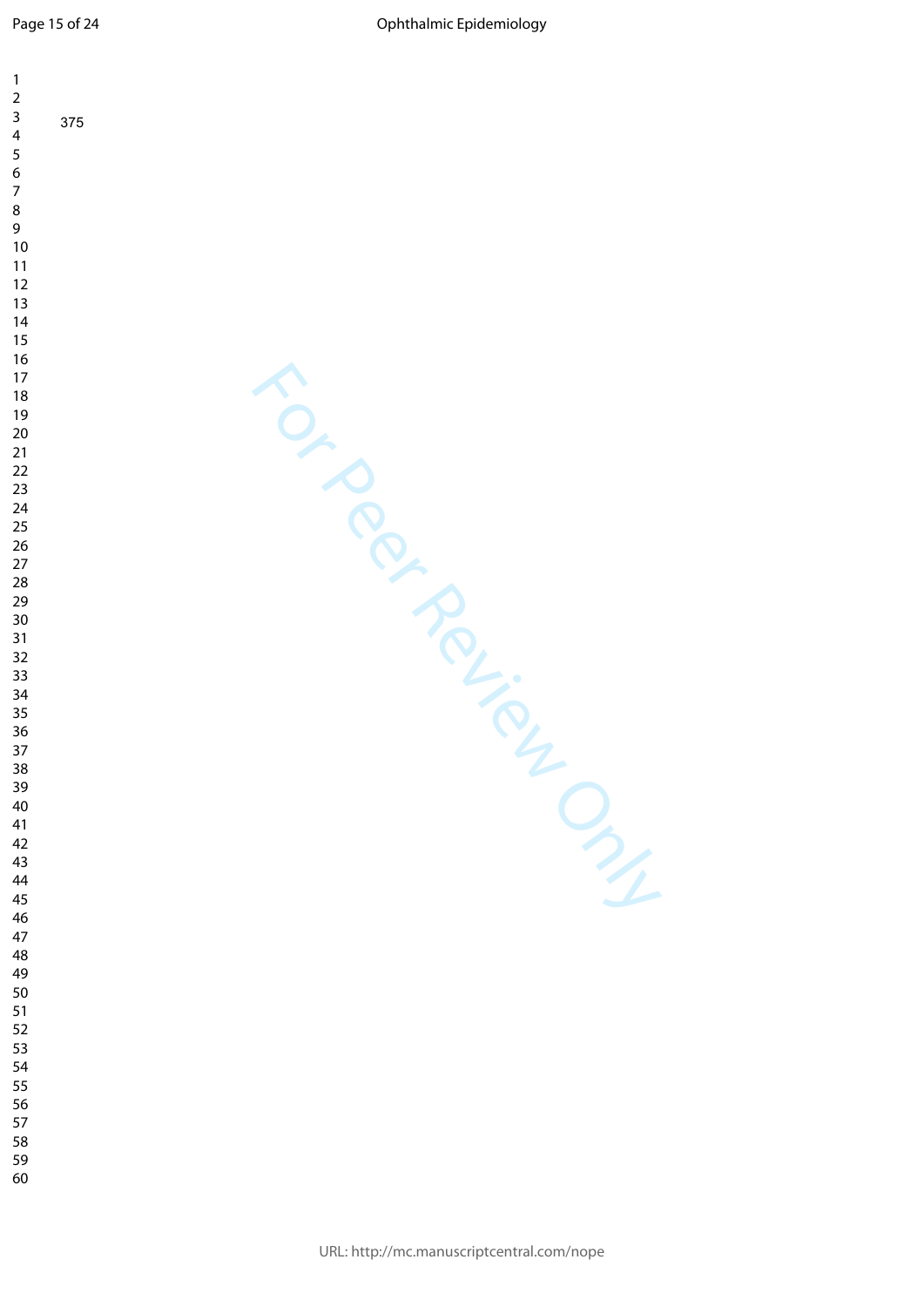|                                          | Direct presenters (n=58) |           |                  |                | Indirect presenters (n=255) |                  | P-value  |
|------------------------------------------|--------------------------|-----------|------------------|----------------|-----------------------------|------------------|----------|
| <b>Variable</b>                          | <b>Median</b>            | ( IQR)    | (Total<br>range) | <b>Median</b>  | (IQR)                       | (Total<br>range) |          |
| Age                                      | 47                       | $(35-60)$ | $(18-96)$        | 47             | $(35-60)$                   | $(18-87)$        | 0.772    |
| <b>Distance to Eye Units</b>             | 58                       | $(16-85)$ | $(0.2 - 244)$    | 87             | $(57-131)$                  | $(2-378)$        | 0.0001   |
| <b>Household population</b>              | 5                        | $(3-7)$   | $(1-14)$         | $\overline{7}$ | $(4-8)$                     | $(1-28)$         | 0.006    |
| Distance to nearest Health Centre in Km* | $\overline{2}$           | $(1-3)$   | $(0-14)$         | 3              | $(1-4)$                     | $(0-45)$         | 0.174    |
| <b>Variable</b>                          | Category                 | count     | (%)              | count          | $\overline{(\%)}$           |                  | P value  |
| Gender                                   | Female                   | 22        | (38%)            | 117            | (46%)                       |                  | 0.271    |
|                                          | Male                     | 36        | (62%)            | 138            | (54%)                       |                  |          |
| <b>Occupation</b>                        | Farmer                   | 34        | (59%)            | 186            | (73%)                       |                  | 0.031    |
|                                          | Non-farmer               | 24        | (41%)            | 69             | (27%)                       |                  |          |
| <b>Marital status</b>                    | Unmarried <b>ł</b>       | 18        | (31%)            | 77             | (30%)                       |                  | 0.900    |
|                                          | Married                  | 40        | (69%)            | 178            | (70%)                       |                  |          |
| <b>Education status</b>                  | None                     | 15        | (26%)            | 69             | (27%)                       |                  | 0.407    |
|                                          | Primary                  | 29        | (50%)            | 133            | (52%)                       |                  |          |
|                                          | Secondary                |           | (12%)            | 38             | (15%)                       |                  |          |
|                                          | <b>Tertiary</b>          |           | (12%)            | 15             | (6%)                        |                  |          |
| Being head of household                  | Yes                      | 42        | (72%)            | 170            | (67%)                       |                  | 0.398    |
|                                          | No                       | 16        | (28%)            | 85             | (33%)                       |                  |          |
| Needed an escort to hospital*            | Yes                      | 24        | (41%)            | 49             | (20)                        |                  | < 0.0001 |
|                                          | <b>No</b>                | 34        | (59%)            | 202            | (80)                        |                  |          |

\*Variables with some missing data: distance to nearest health centre was measured in km (n=312, [direct 57]) needed an escort (n=309, [direct 58]). Ɨ Unmarried included single, divorced and widowed,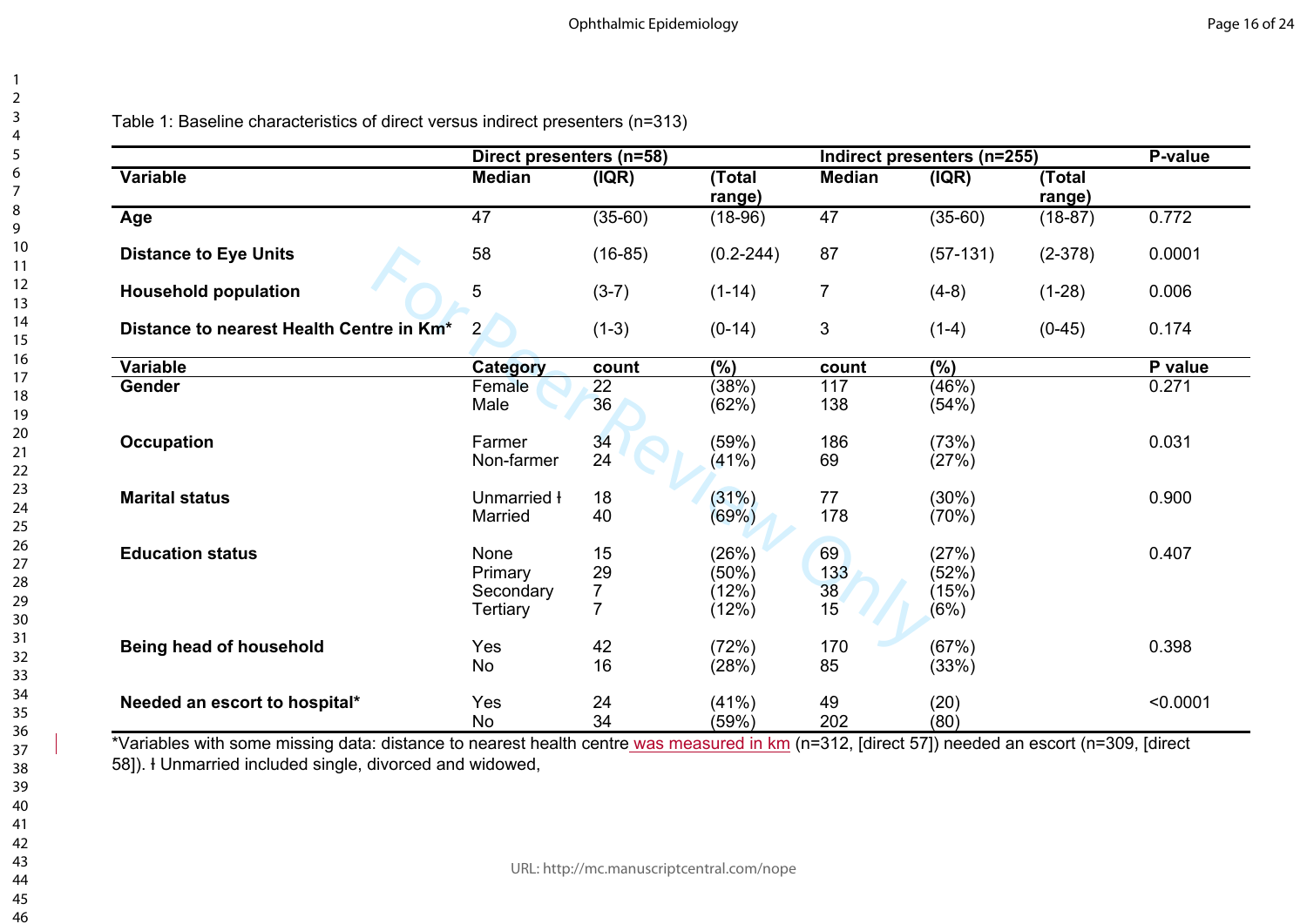| 1                       |   |  |
|-------------------------|---|--|
| $\overline{\mathbf{c}}$ |   |  |
|                         |   |  |
|                         |   |  |
|                         |   |  |
|                         |   |  |
|                         |   |  |
|                         |   |  |
| 3 4 5 6 7 8 9 10        |   |  |
|                         | I |  |
| 11                      |   |  |
| $\overline{12}$         |   |  |
| $\overline{13}$         |   |  |
|                         | I |  |
| 14<br>15                |   |  |
| 16                      | I |  |
| 17                      |   |  |
| 18                      |   |  |
| 19                      |   |  |
|                         | I |  |
|                         |   |  |
|                         |   |  |
|                         |   |  |
|                         |   |  |
|                         |   |  |
|                         |   |  |
|                         |   |  |
|                         |   |  |
|                         | I |  |
|                         |   |  |
|                         |   |  |
|                         | I |  |
|                         |   |  |
|                         |   |  |
|                         |   |  |
|                         |   |  |
| 37                      |   |  |
|                         |   |  |
| 38<br>39                |   |  |
| 40                      |   |  |
| 41                      |   |  |
| 42                      |   |  |
| 43                      |   |  |
| 44                      |   |  |
| 45                      |   |  |
|                         |   |  |

Table 2: Clinical history and clinical signs of direct versus indirect presenters (n=313)

|                                             |                  | Direct presenters (n=58) |                  |               | Indirect presenters (n=255) |                  |          |  |
|---------------------------------------------|------------------|--------------------------|------------------|---------------|-----------------------------|------------------|----------|--|
| <b>Variable</b>                             | <b>Median</b>    | ( IQR)                   | (Total<br>range) | <b>Median</b> | ( IQR)                      | (Total<br>range) |          |  |
| Presentation time in days*                  | 8                | $(2-18)$                 | $(0-116)$        | 17            | $(8-32)$                    | $(0-370)$        | < 0.0001 |  |
| <b>Presenting Vision (Log MAR)</b>          | 0.65             | $(0.1 - 2.5)$            | $(0-4)$          | 1.3           | $(0.3 - 2.5)$               | $(0-4)$          | 0.072    |  |
| Infiltrate size in mm <sup>k*</sup>         | 4.2              | $(2.5 - 7.1)$            | $(0.9-11)$       | 5.5           | $(3.5-8)$                   | $(0.5-13)$       | 0.025    |  |
| Epithelial defect size in mm k*             | 3.5              | $(1.8-5.8)$              | $(0-11)$         | 4.1           | $(2.5-6.9)$                 | $(0-13)$         | 0.048    |  |
| Variable                                    | <b>Category</b>  | count                    | $(\%)$           | count         | $(\%)$                      |                  | P value  |  |
| History of trauma (overall 29%) $\pm$ H     | Yes<br>No        | 14<br>43                 | (25%)<br>(75)    | 77<br>177     | (30)<br>(70)                |                  | 0.388    |  |
| Used Traditional Eye Medicine (overall 61%) | Yes<br>No        | 27<br>31                 | (46)<br>(53)     | 161<br>94     | (63)<br>(37)                |                  | 0.020    |  |
| Pain being the main complaint               | Yes<br><b>No</b> | 26<br>32                 | (45%)<br>55      | 112<br>143    | 44<br>56                    |                  | 0.121    |  |
| Opaque stromal opacity $\pm$                | Yes<br>No        | 25<br>33                 | (43)<br>(57)     | 107<br>137    | (44)<br>(56)                |                  | 0.918    |  |
| Hypopyon $\pm$                              | Yes<br>No        | 13<br>45                 | (22)<br>(78)     | 81<br>172     | (32)<br>(68)                |                  | 0.151    |  |
| <b>Perforated at admission</b>              | Yes<br><b>No</b> | 10<br>48                 | (17)<br>(83)     | 66<br>189     | (26)<br>(74)                |                  | 0.166    |  |
|                                             |                  |                          |                  |               |                             |                  |          |  |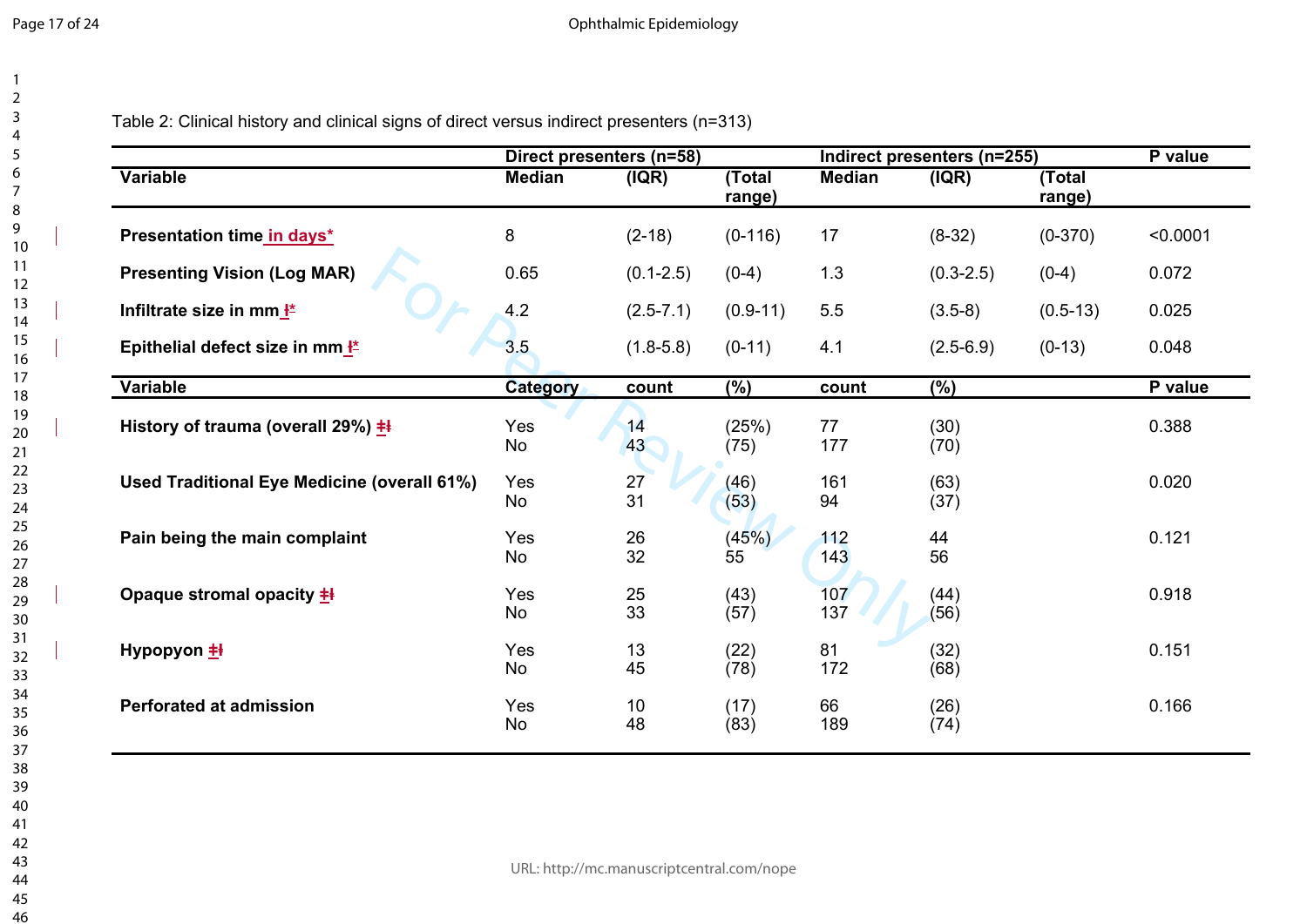diameter and the diameter perpendicular to the largest diameter.  $\pm\frac{1}{2}$  variables that had less than 313 observations due to missing data (trauma n=311 [direct57] , opaque stromal opacity n=302 [direct 58], hypopyon n=311 [direct 58]).

Freemation time was measured as duration ridays it took to come to the eye hospital after onset of symptoms. I geometrical of the largest<br>diameter and the diameter perpendicular to the largest diameter. 44 variables that h

URL: http://mc.manuscriptcentral.com/nope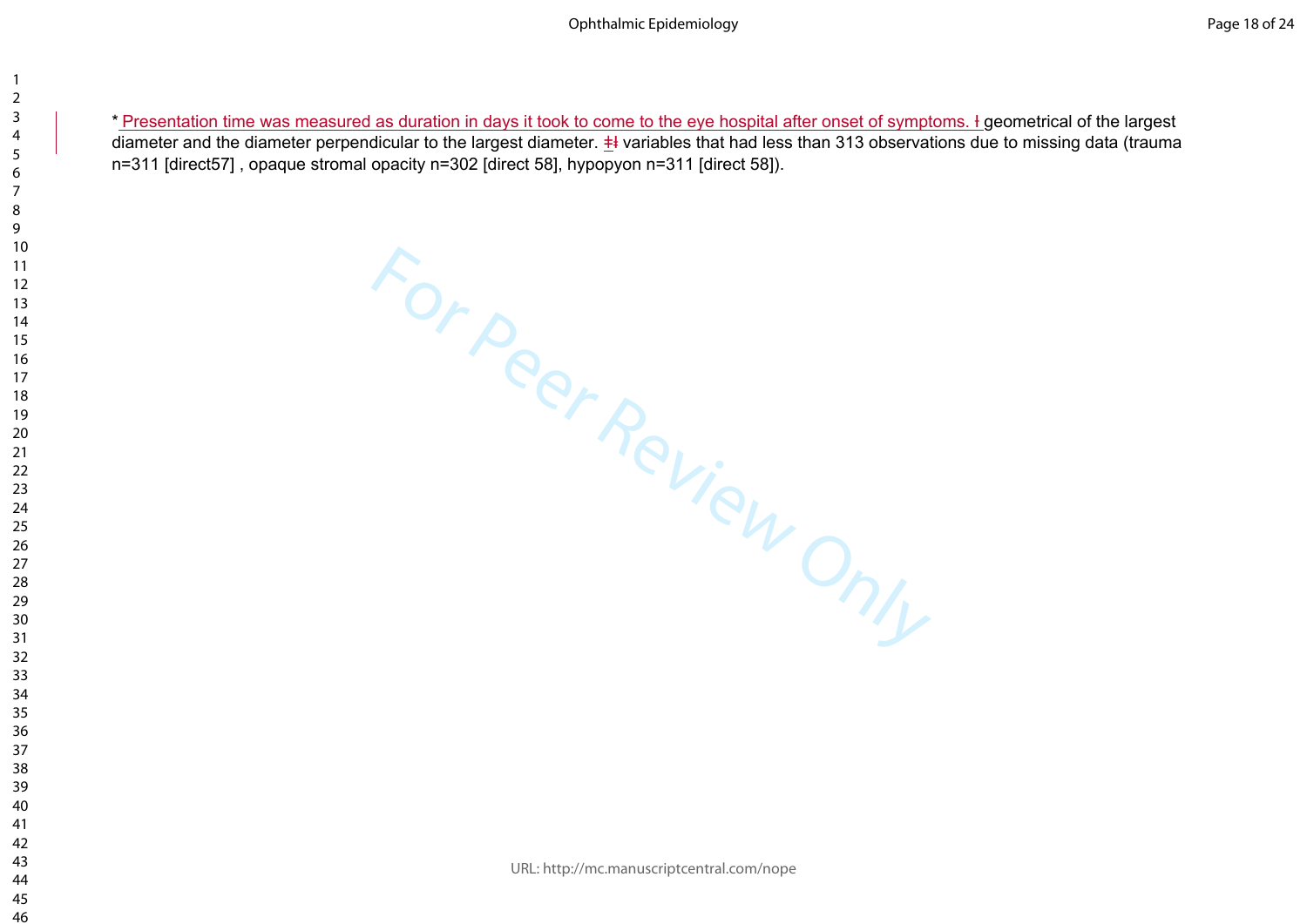$\overline{7}$ 

 $\mathbf{1}$  $\overline{2}$  $\overline{3}$  $\overline{4}$ 



Each point represents a patient. The red circle is the eye hospital where these patients presented.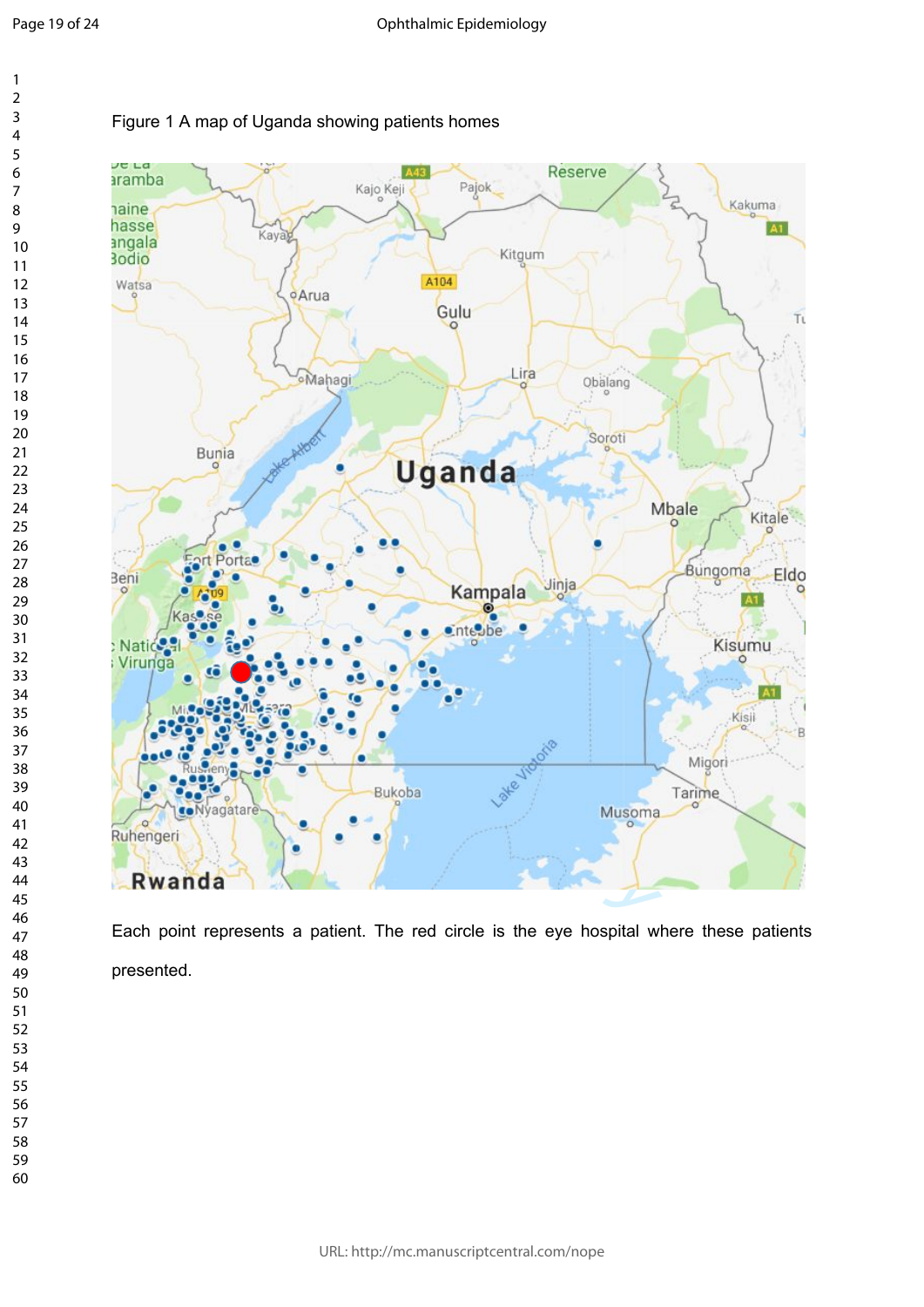



**Key**: Clinic refers to clinic/pharmacy/drug shop, District is district hospital, MURHEC is the main eye hospital (Mbarara University and Referral Hospital Eye Centre and Ruharo Eye Centre)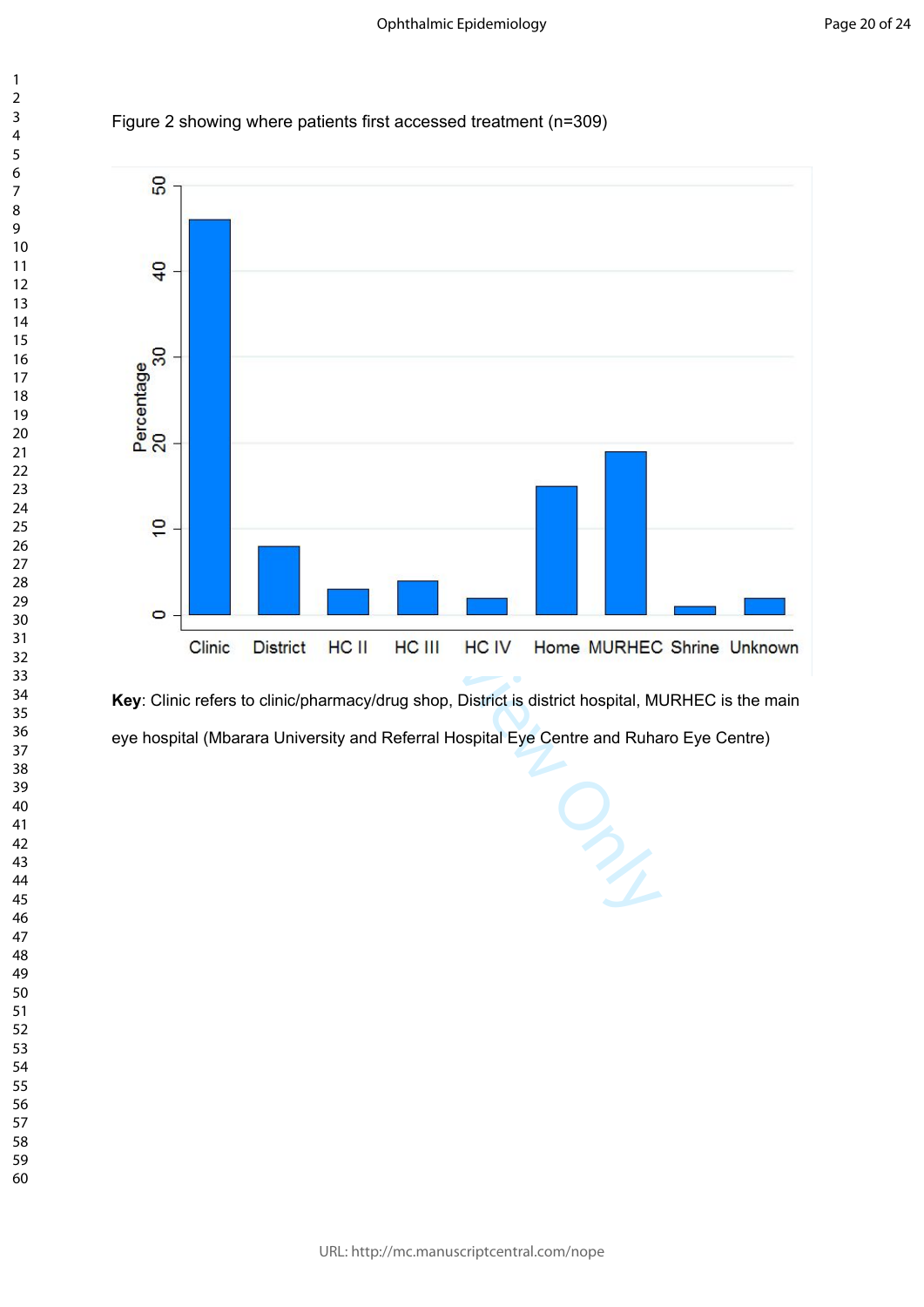|                                                        |            | Univariable analysis |         |      | <b>Multivariable analysis</b> |       |
|--------------------------------------------------------|------------|----------------------|---------|------|-------------------------------|-------|
| <b>Variable</b>                                        | <b>cOR</b> | $(95% \text{ Cl})$   | p-value | aOR  | $(95\% \text{ Cl})$ p-value   |       |
| Age in years                                           | 1.004      | $(0.987 - 1.022)$    | 0.576   |      |                               |       |
| Sex (being male)                                       | 1.38       | $(0.77 - 2.48)$      | 0.273   |      |                               |       |
| Marital status (being married)                         | 0.96       | $(0.52 - 1.78)$      | 0.900   |      |                               |       |
| <b>Occupation (being a farmer)</b>                     | 0.52       | $(0.29 - 0.94)$      | 0.033   |      |                               |       |
| Being head of household                                | 1.31       | $(0.69 - 2.46)$      | 0.399   |      |                               |       |
| Number of people in household (increase/one person)    | 0.59       | $(0.38 - 0.90)$      | 0.015   | 0.53 | $(0.32 - 0.85)$               | 0.008 |
| Distance to the eye hospital                           |            |                      |         |      |                               |       |
| 0-50km                                                 |            |                      | 0.001   |      |                               | 0.003 |
| 50-100km                                               | 0.52       | $(0.26 - 1.01)$      |         | 0.62 | $(0.30 - 1.27)$               |       |
| 100-150km                                              | 0.16       | $(0.05 - 0.44)$      |         | 0.16 | $(0.06 - 0.48)$               |       |
| >150km                                                 | 0.42       | $(0.17 - 1.03)$      |         | 0.52 | $(0.19 - 1.34)$               |       |
| Distance from nearest health centre (increase per 1km) | 0.92       | $(0.822 - 1.029)$    | 0.146   |      |                               |       |
| Positive history of trauma                             | 0.74       | $(0.38 - 1.44)$      | 0.389   |      |                               |       |
| <b>Positive history of TEM Use</b>                     | 0.50       | $(0.28 - 0.90)$      | 0.021   | 0.48 | $(0.25 - 0.90)$               | 0.020 |
| <b>Education status</b>                                |            |                      |         |      |                               |       |
| None                                                   |            |                      | 0.462   |      |                               |       |
| Primary                                                | 1.00       | $(0.50 - 1.99)$      |         |      |                               |       |
| Secondary                                              | 0.84       | $(0.31 - 2.25)$      |         |      |                               |       |
| <b>Tertiary</b>                                        | 2.14       | $(0.74 - 6.17)$      |         |      |                               |       |

Table 3: Univariable and multivariable logistic regression analysis of factors associated with direct presentation to the eye hospital (n=309)

\*patients with missing data were dropped from the model. OR less than 1 means they were less likely to come directly to the eye hospital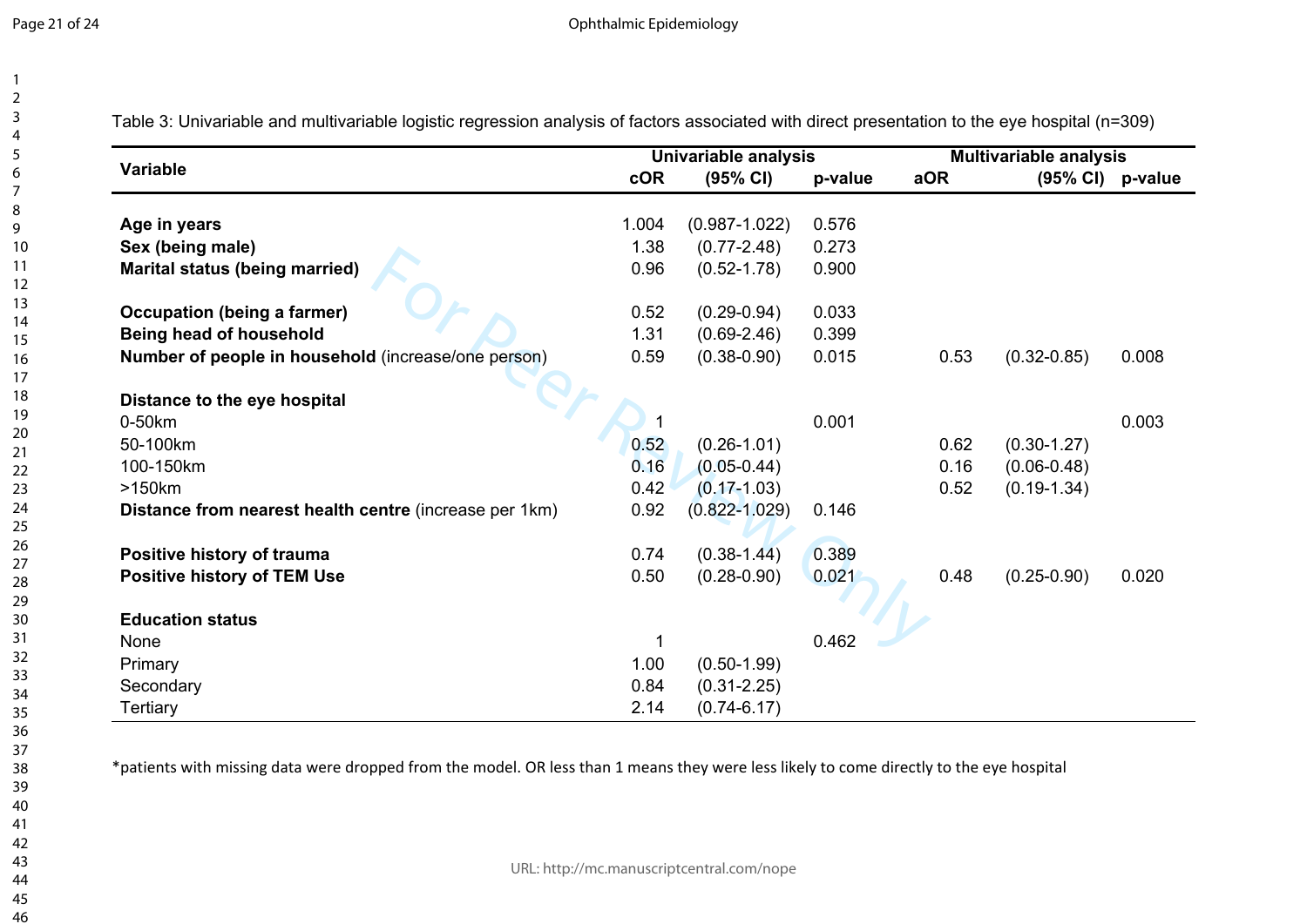Figure 3: The care seeking journey of patients with Microbial keratitis and the time taken at each step (n=276)



In this analysis, only patients with complete data were included. START refers to when the symptoms started. Facility refers to a health centre or clinic/pharmacy and not necessarily the hierarchy of the health centres

 $\mathbf{1}$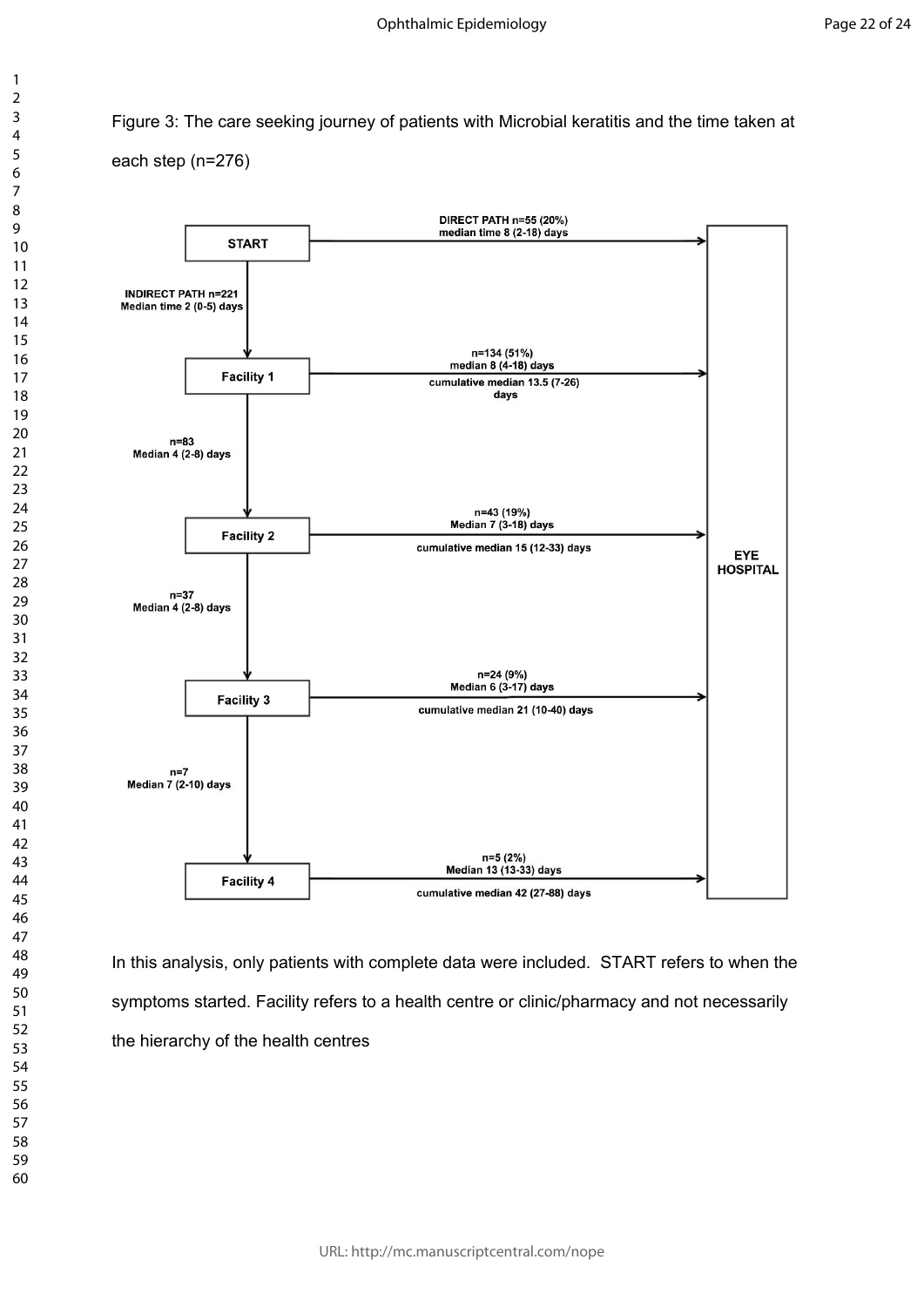Ophthalmic Epidemiology

Table 4: Money spent by patients per number of facilities visited before coming to the eye hospital

| Transportation<br>$(4,000-20,000)$<br>11,000 | <b>Consultation</b>         | <b>Medicine</b>               |                                  |  |  |
|----------------------------------------------|-----------------------------|-------------------------------|----------------------------------|--|--|
|                                              |                             |                               | <b>Total expenditure</b>         |  |  |
|                                              | 15,000<br>$(0-15,000)$      | $(0-27,000)$                  | 30,000<br>$(7,000 - 63,000)$     |  |  |
| 19,500<br>$(10,000-33,000)$                  | 15,000<br>$(15,000-15,000)$ | 19,800<br>$(2,750-99,500)$    | 52,000<br>$(31,000-142,000)$     |  |  |
| 22,000<br>$(15,000-37,000)$                  | 15,000<br>$(0-15,000)$      | 25,750<br>$(6,000-80,000)$    | $(34, 250 - 142, 500)$<br>67,750 |  |  |
| 30,000<br>$(19,000-51,000)$                  | 15,000<br>$(0-15,000)$      | 28,500<br>$(3,000-70,000)$    | 78,250<br>$(32,000-209,000)$     |  |  |
| 62,500<br>$(33,000-143,000)$                 | 12,500<br>$(10,000-30,000)$ | 170,500<br>$(78,000-343,500)$ | 284,000<br>(118,000-<br>439,500) |  |  |
|                                              |                             |                               |                                  |  |  |

**P value of test for trend** <0.0001

\*All money is quoted in Uganda shillings. The US \$ exchange rate was US \$1: Uganda shillings 3,700 (2017). Ɨ0-direct presenters who did not

ms will Person DNIV visit any other facility before coming to the eye hospital. Patients with incomplete data were not included in this analysis

URL: http://mc.manuscriptcentral.com/nope